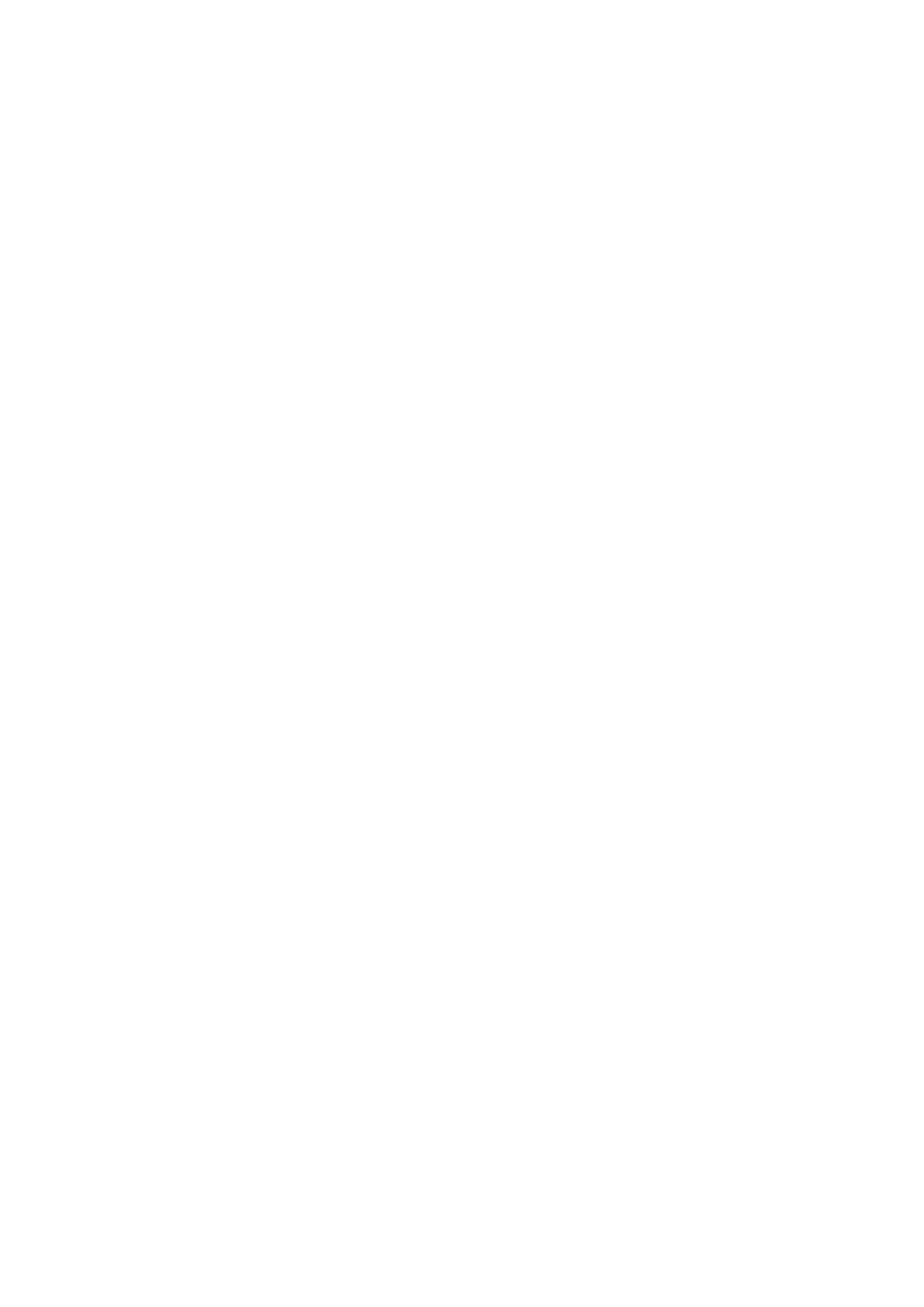# About this document

The Radio Society of Great Britain ('RSGB') have made complaints to Ofcom and BT Openreach on behalf of its members, predominantly radio licensed amateurs, stating that the deployment of VDSL (very high-bit-rate digital subscriber line) technology by BT Openreach has resulted in interference to radio reception.

Following a meeting with representatives from the RSGB, Ofcom and BT Openreach, it was agreed that surveys would be conducted to assess the effects of VDSL on amateur radio reception.

Ofcom Spectrum Engineering Officers carried out surveys at three locations, where RSGB members had experienced problems associated with VDSL deployment and where BT Openreach had previously visited.

The methodology involved a physical examination of the affected station and tests using calibrated apparatus. The overall conclusion was that there was no evidence that emissions from BT Openreach VDSL drop wires was causing harmful interference to the amateur radio reception.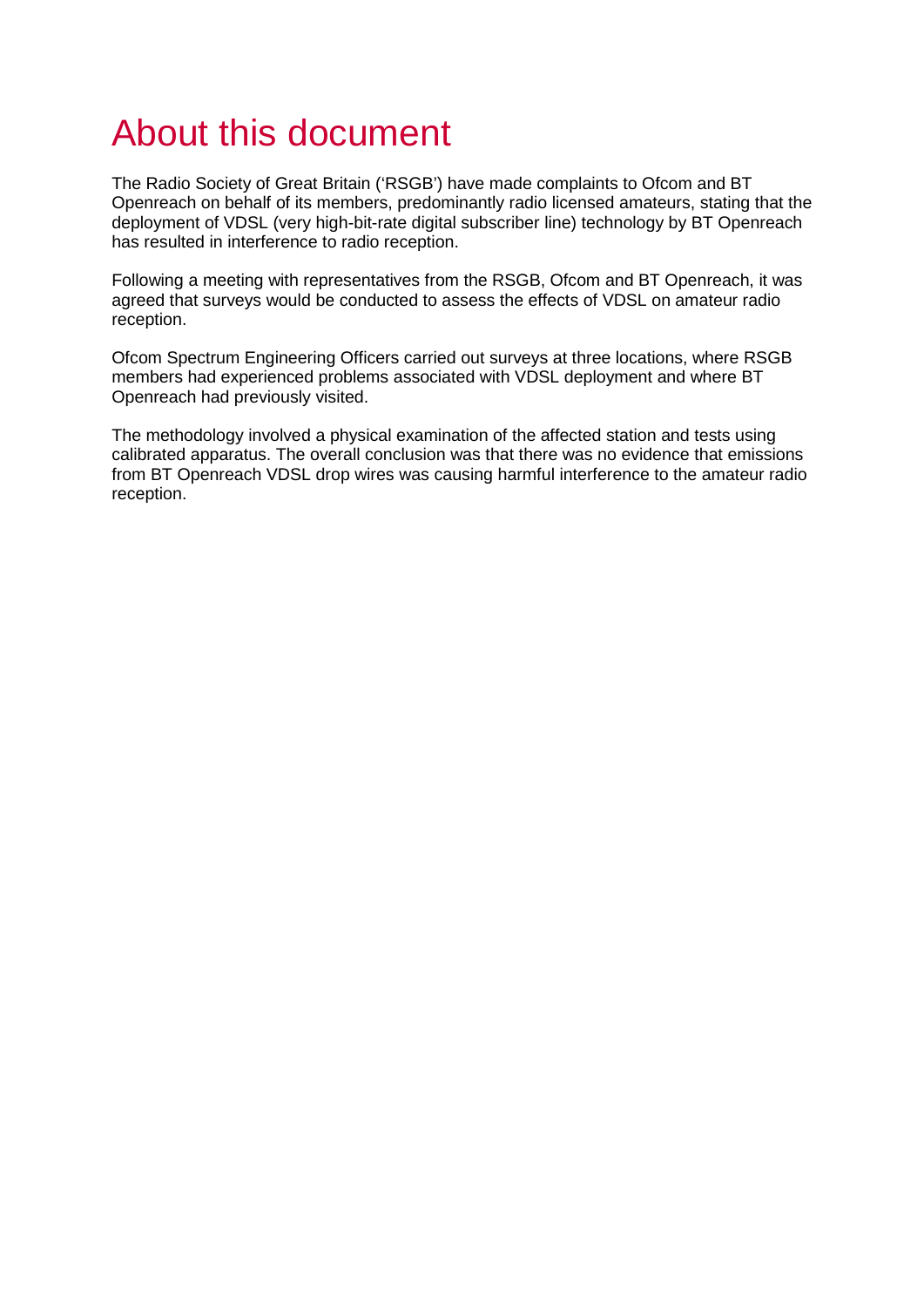# **Contents**

| <b>Section</b> |                                                                           | Page |
|----------------|---------------------------------------------------------------------------|------|
| 1              | Introduction                                                              |      |
| 2              | Locations and affected bands/frequencies                                  | 2    |
| 3              | Heading Equipment under test (EUT)                                        | 3    |
| 4              | Methodology                                                               | 4    |
| 5              | Findings                                                                  | 5    |
| 6              | Conclusions                                                               | 7    |
| Annex          |                                                                           | Page |
| 1              | <b>Measurement Results</b>                                                | 8    |
| 2              | Field Strength Correction Factors, Measurement Equipment, and<br>Glossary | 38   |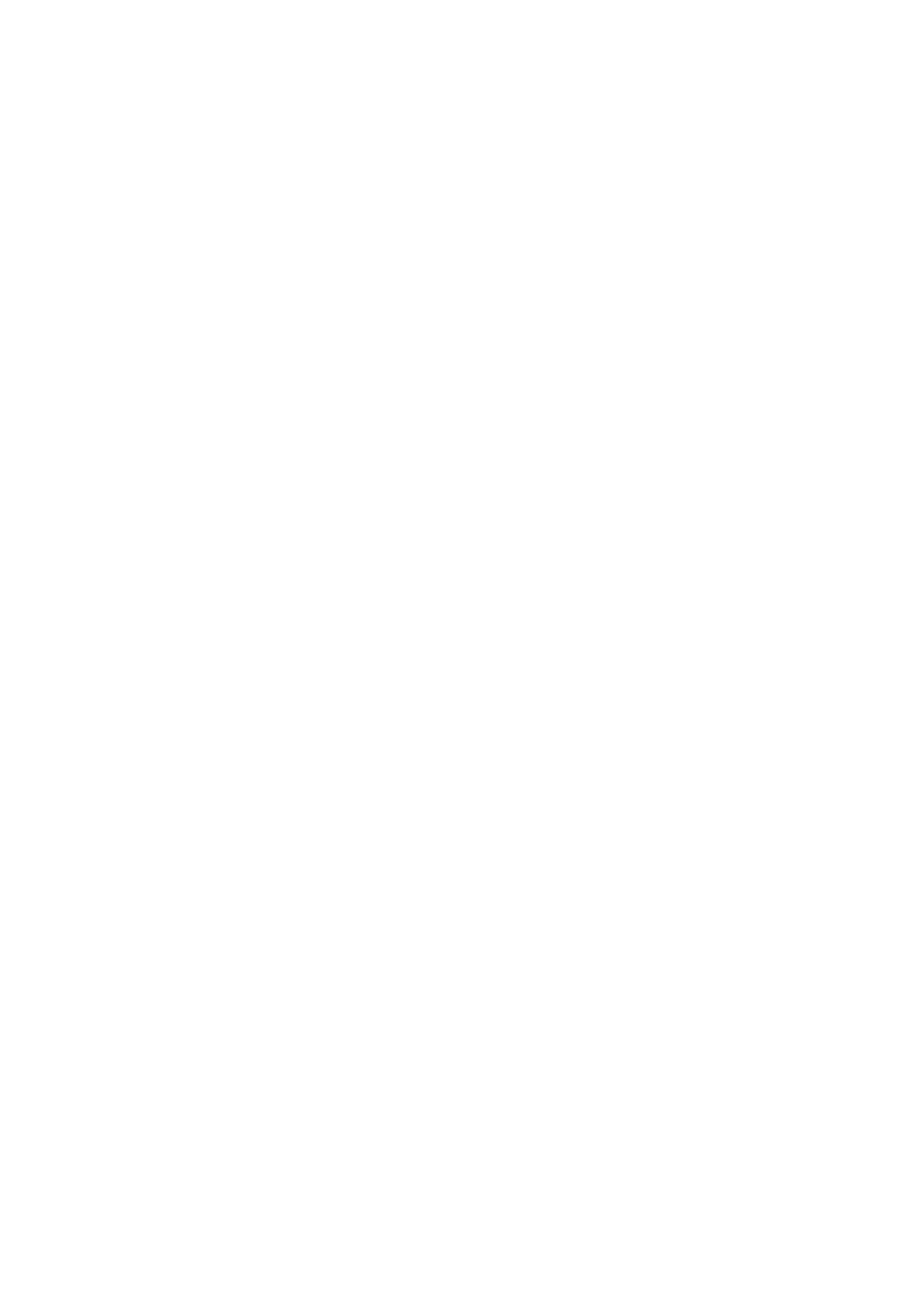# <span id="page-5-0"></span>**Introduction**

The RSGB have made complaints to Ofcom and BT Openreach stating that VDSL technology has resulted in interference to radio reception.

To gain a better understanding of the issues, representatives from Ofcom, the RSGB and BT Openreach agreed to cooperate in an exercise that would involve Ofcom conducting field surveys.

The RSGB nominated several locations where experienced radio amateur operators had reported VDSL related problems, three were selected, two in North London and one in Nottinghamshire.

Ofcom Spectrum Engineering Officers carried out surveys on 8 September and 4 October 2016.

The methodology involved site visits a physical examination of the affected station, tests using calibrated apparatus.

BT Openreach engineers had previously carried out tests at each site and identified and rectified some issues, i.e. rebalanced lines, at the site used by  $[\times]$ .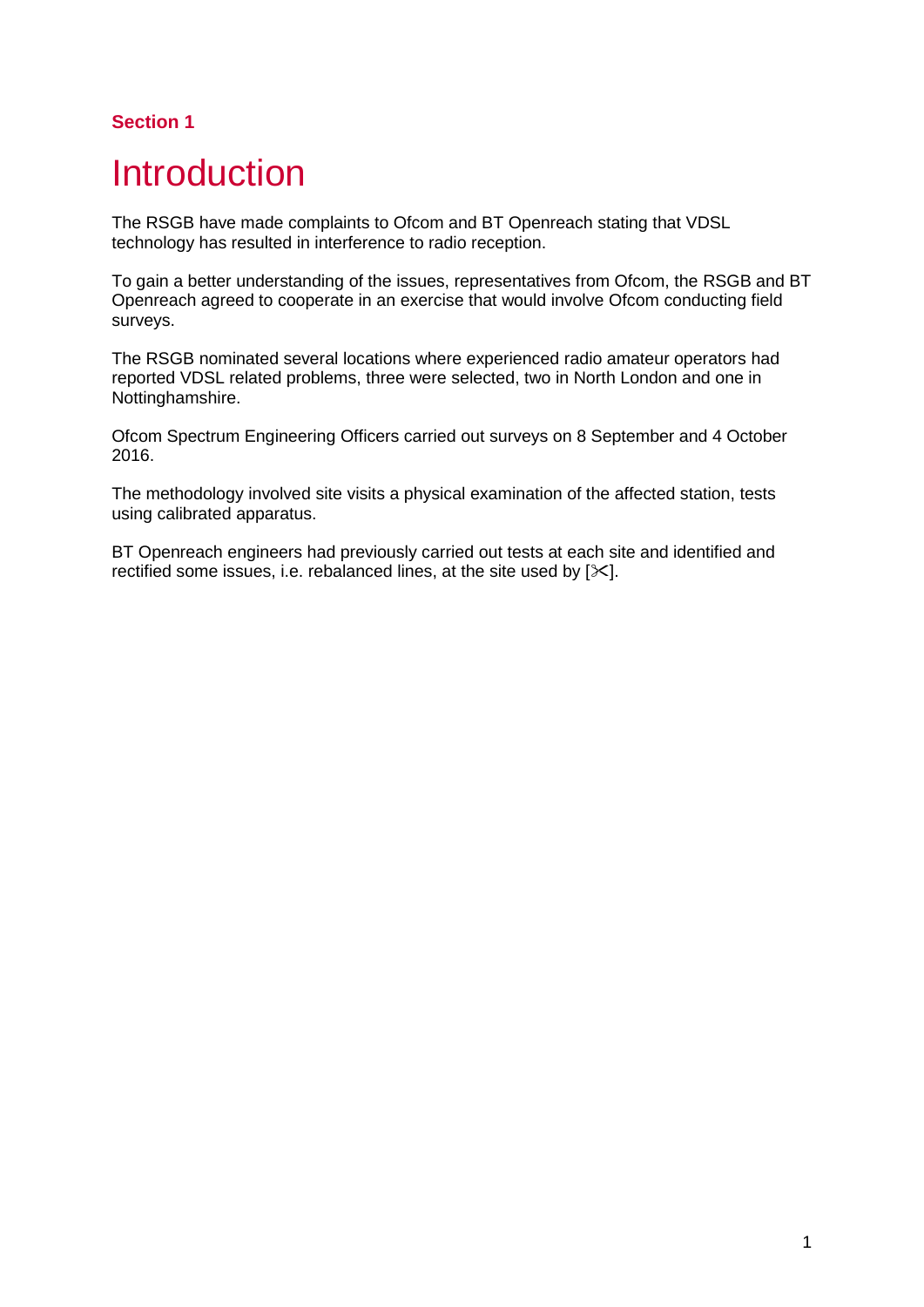# <span id="page-6-0"></span>Locations and affected bands/frequencies

# **2.1 Location one**

[ $|X|$ Enfield, [ $|X|$ Reported Bands Affected:

- 160m (1.8MHz 2MHz)
- 80m (3.5MHz 3.8MHz)
- 60m (5.258MHz 5.4035MHz)
- 40m (7MHz 7.3MHz)
- 30m (10.1MHz 10.15MHz)
- 20m (14MHz 14.35MHz)

# **2.2 Location two**

[ $|X|$ Herts, [ $|X|$ Reported Bands Affected:

- 30m (10.1MHz -10.15MHz)
- 80m (3.5MHz 3.8MHz)

# **2.3 Location three**

[ $|X|$ Shireoaks, [ $|X|$ ]

Reported Bands Affected:

- 80m  $(3.75MHz 3.8MHz)$
- $40m (7MHz 7.2MHz)$
- $30m (10.1MHz 10.15MHz)$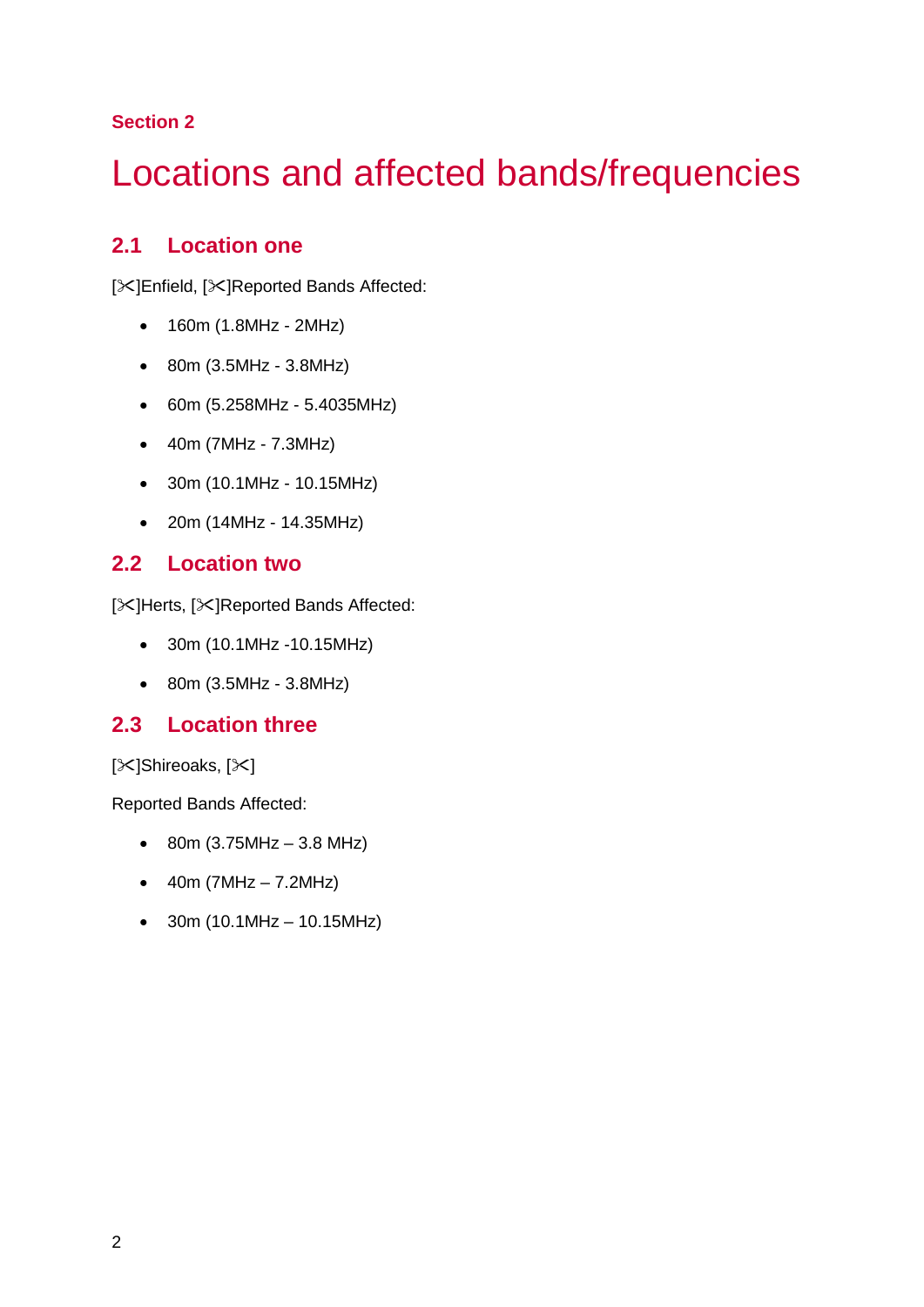# <span id="page-7-0"></span>**Heading Equipment under test (EUT)**

VDSL is a technology that uses existing copper phone lines to supply high speed broadband services to consumers.

BT Openreach deploys VDSL using an International Telecommunication Union (ITU) standard as part of its fibre network. This system is termed Fibre-To-The-Cabinet (FTTC) employing fibre to street cabinets with the remaining run completed using VDSL over copper wires, including drop wires, to the subscriber.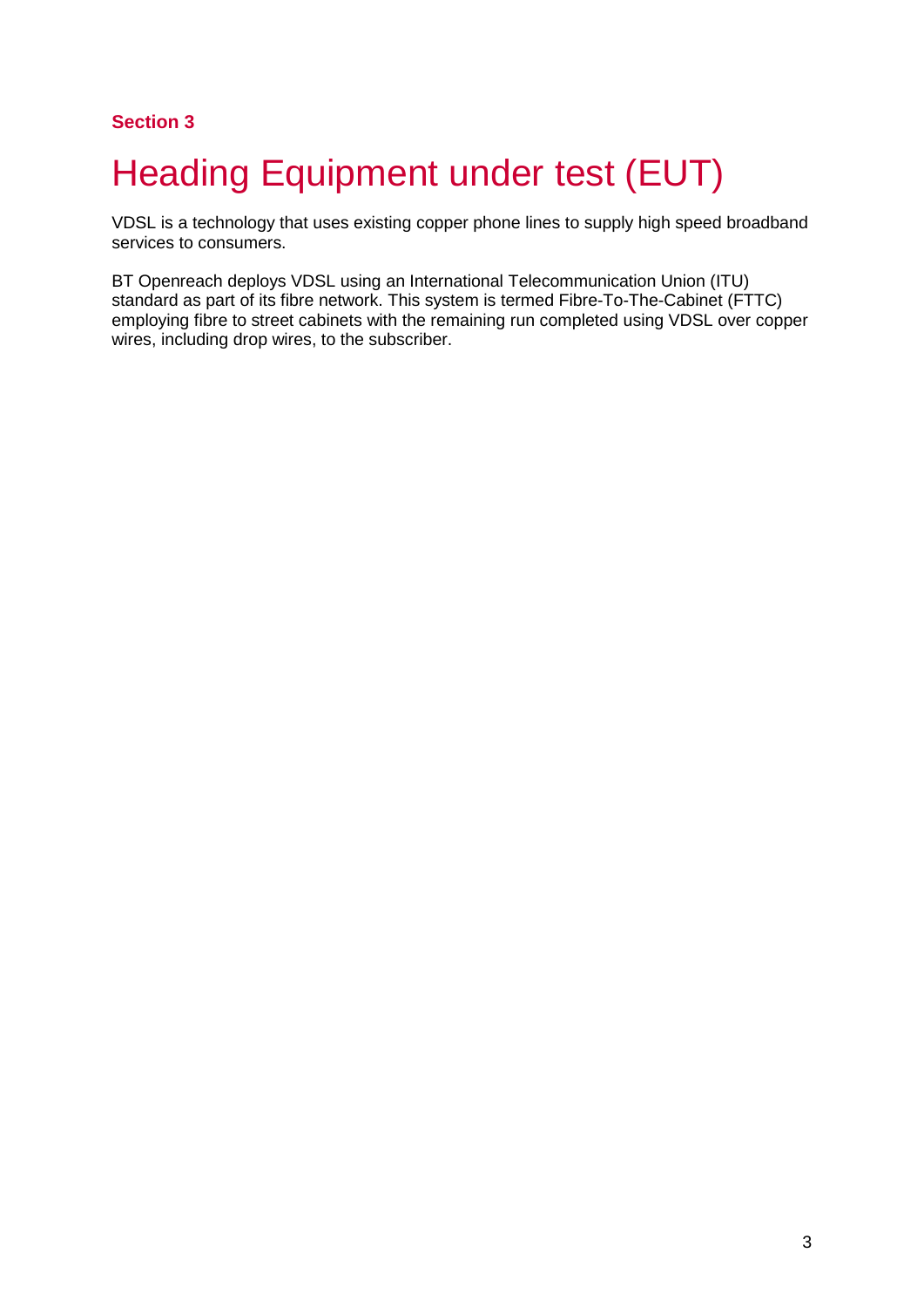# <span id="page-8-0"></span>**Methodology**

The methodology employed by Ofcom engineers involved a physical examination of the affected station.

Assessing the effectiveness of the antenna and ability to receive radio communications at the site station on the frequency bands affected using a calibrated professional radio receiver (Rhode and Schwartz EB200).

Measuring the levels or electromagnetic energy emitted from BT Openreach VDSL drop wires in the vicinity of the affected station using a calibrated Agilent Field Fox RF analyser N9912A and an active magnetic loop (Schafner HLA6120).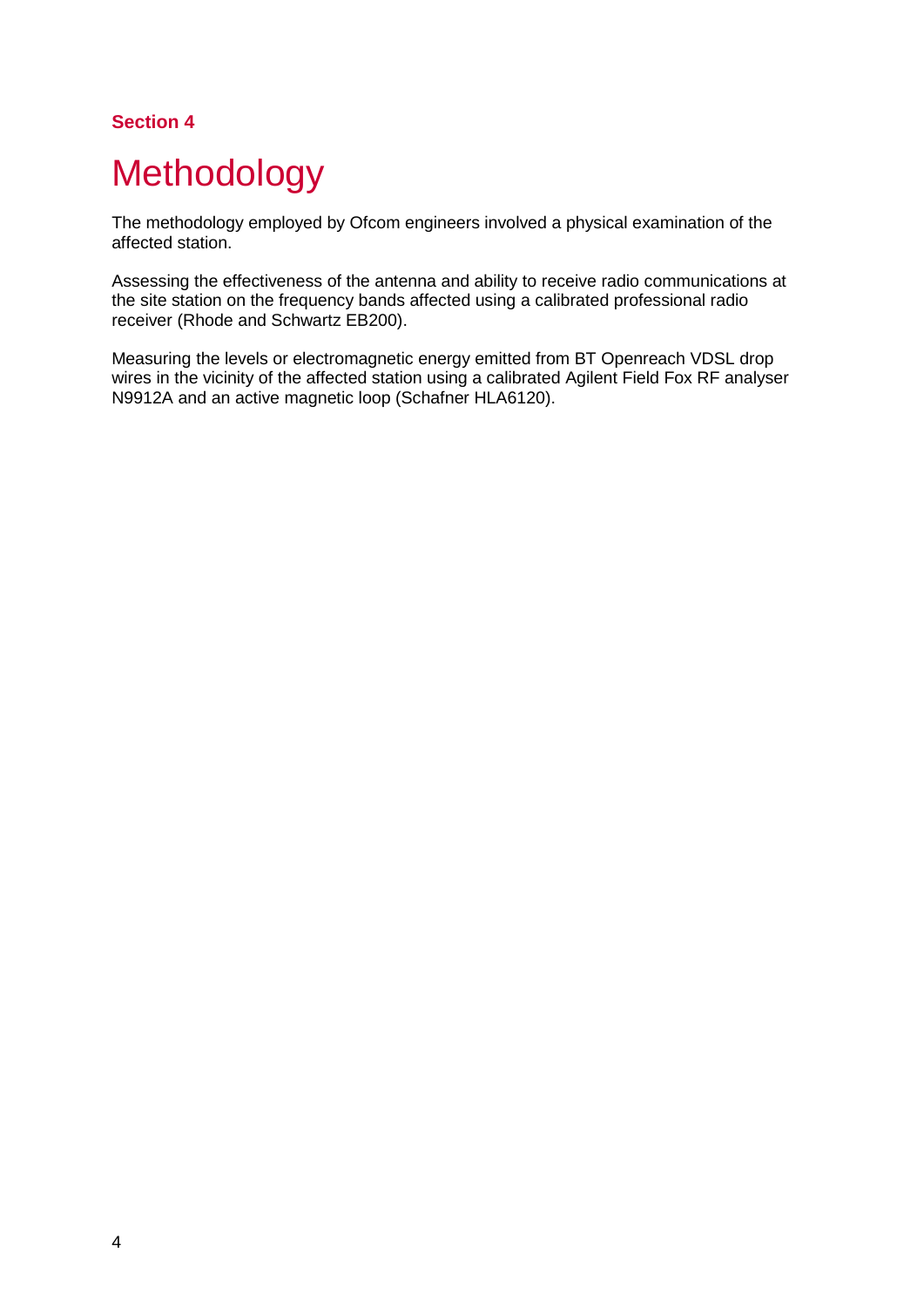# <span id="page-9-0"></span>**Findings**

# **5.1 Survey one**

The survey was conducted  $[\times]$  Enfield,  $[\times]$ , the home of  $[\times]$ . Mr  $[\times]$  reported that he was experiencing issues on all bands from 1.8MHz to 14.350MHz.

At the time of the survey Mr  $[\times]$  stated that the spectrum coverage of his current antenna system was not configured to facilitate reception for frequencies below 7MHz.

Mr [ $\mathcal{K}$ ]normally communicates using Morse code, sometimes referred to as CW or continuous wave communications. He does not use single sideband (SSB) modulation as used in many voice applications and may operate on the fringes of feasible communications, in or near the 'noise floor'.

Mr []stated that when he experienced reception problems on 1.8MHz to 14.350MHz he was using a 'Fun Cube Dongle'1 SDR (software defined radio) USB radio receiver.

Mr  $[\times]$ stated that the reception problems were limited to the 14MHz frequency band and all the other bands were not affected.

Ofcom engineers substituted the Yeasu FTDX-5000 used by Mr  $[\&$  with an EB200 receiver, measured signal levels were considered acceptable, SSB radio activity was detected on the 14MHz Band.

A Field Fox spectrum analyser was connected to the HF antenna co-axial cable used by Mr  $[\times]$ . Measurements taken between 3.6 MHz to 3.8 MHz indicated a 15dB step rise in the noise floor -103dB to -87dB at approximately 3.7MHz. (this is characteristic of emissions from VDSL).

Mr  $[\times]$ stated that he was aware of this phenonium, however it did not affect him as he did not operate below 7MHz. and did not have antennas suitable for 3.5 MHz to 3.8MHz.

Off-air measurements were taken outside the property, this showed comparable signal levels to those found when connected to the antenna co-axial used Mr  $[\times]$  inside his house, including the 15dB step rise.

# **5.2 Survey two**

The survey was carried out at  $[\times]$ , Herts,  $[\times]$ , the home of  $[\times]$ , he had indicated issues receiving radio communications on 3.5MHz – 3.8MHz and 10MHz – 10.150MHz.

Tests were conducted using  $[\times]TS-850$  SAT transceiver, there was no indication of an abnormal level of electromagnetic disturbance on 3.5MHz – 3.8MHz or 10MHz – 10.150MHz however an elevated background noise floor was observed.

[ $\frac{1}{15}$ ]TS-850 SAT transceiver was replaced with the EB200 receiver. It was evident that that CW transmissions were capable of being received using the installed antenna system. There was no noticeable rise in noise and no evidence of an electromagnetic disturbance capable of causing harmful interference.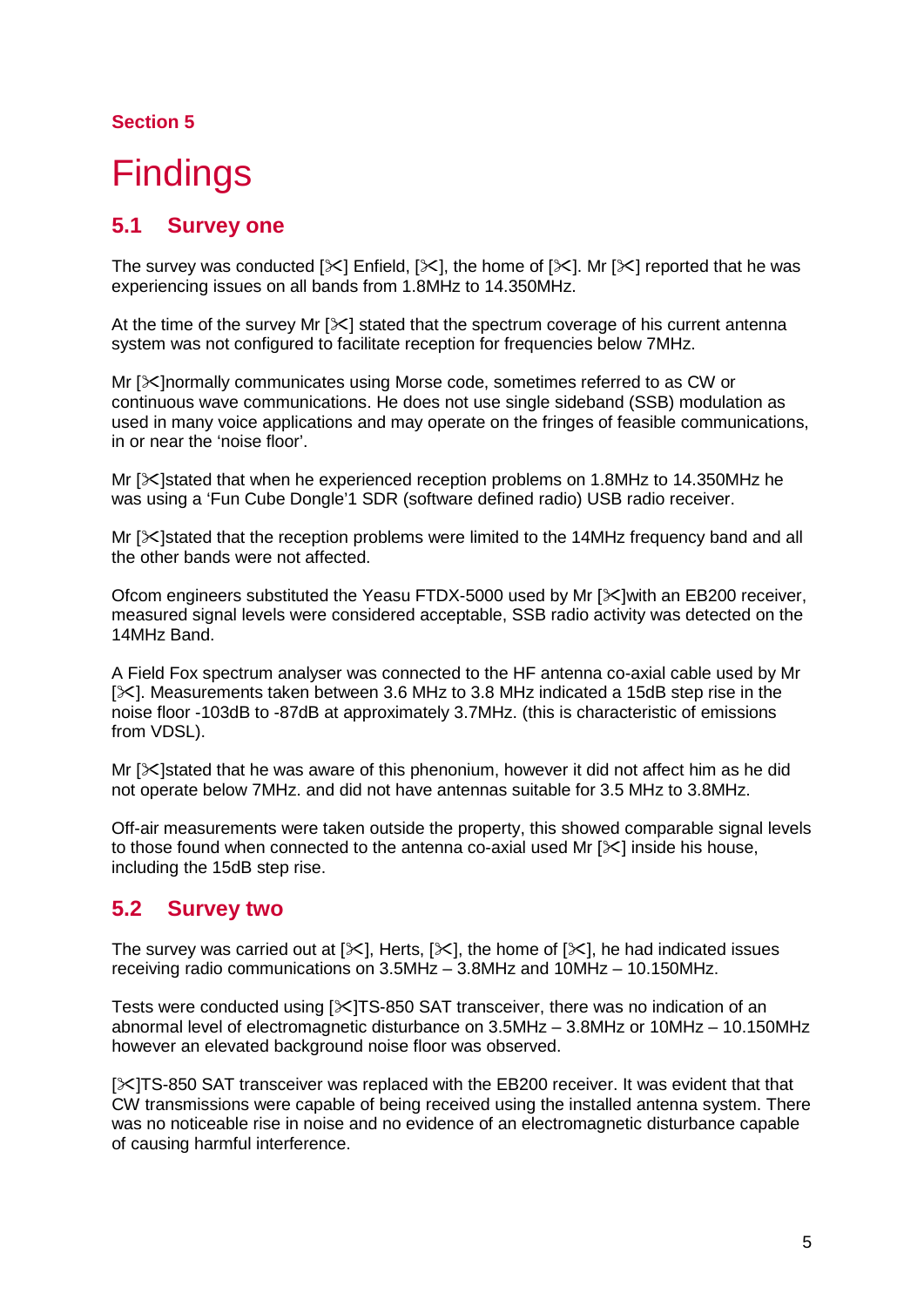Ofcom engineers declined a proposal to repeat the tests substituting the EB200 with a Funcube Dongle. This decision was made on the basis that this was outside the scope of the methodology and concerns over the Funcube Dongle effectiveness as an HF receiver.

Further tests were conducted using the EB200 receiver connected to  $\ll$  lantenna system on HF (high frequency) on bands often used by amateurs. There were no abnormal levels of electromagnetic disturbance capable of causing harmful interference to radio reception detected.

Subsequent measurements were made using the Field Fox spectrum analyser and an active magnetic loop to measure emissions from a BT Openreach drop wires in the vicinity. There was no evidence of excessive levels of electromagnetic disturbance capable of causing harmful interference to radio reception detected.

# **5.3 Survey three**

The survey was carried out at the home address of  $[\times]$  on the 4 October 2016 he stated he was experiencing particular problems on 3.75MHz – 3.8MHz, 7MHz – 7.2MHz and 10.1MHz – 10.15MHz.

Three sets of measurements were taken at seven locations around  $\ll$  loroperty: 3.5MHz-5.5MHz, 3-12.5MHz and 7-13MHz.

Initially  $[\&$  demonstrated the detectable noise floor using his WiNRADiO SDR (software defined radio) receiver and Wellbrook AL1530 active loop antenna (the antenna was situated near a BT Openreach dropwire).

Ofcom engineers substituted the WiNRADiO SDR receiver connecting the EB200 receiver to the Wellbrook antenna. There was no perceptible elevation of the noise floor on the 3.5- 5.5MHz, 3-12.5MHz and 7-13MHz bands. However, it was subsequently established that the Wellbrook antenna was not active when connected to the Ofcom receiver.

Tests were conducted using Field Fox spectrum analyser and an active magnetic loop to measure emissions from a BT Openreach rising copper cable at the foot of a telegraph pole in the street outside the curtilage of  $[\times]$ property. This indicated a rise in the noise floor of approximately 20 dB between approximately 4MHz and 5.1MHz (this part of the spectrum is not the subject of primary allocations for amateur use).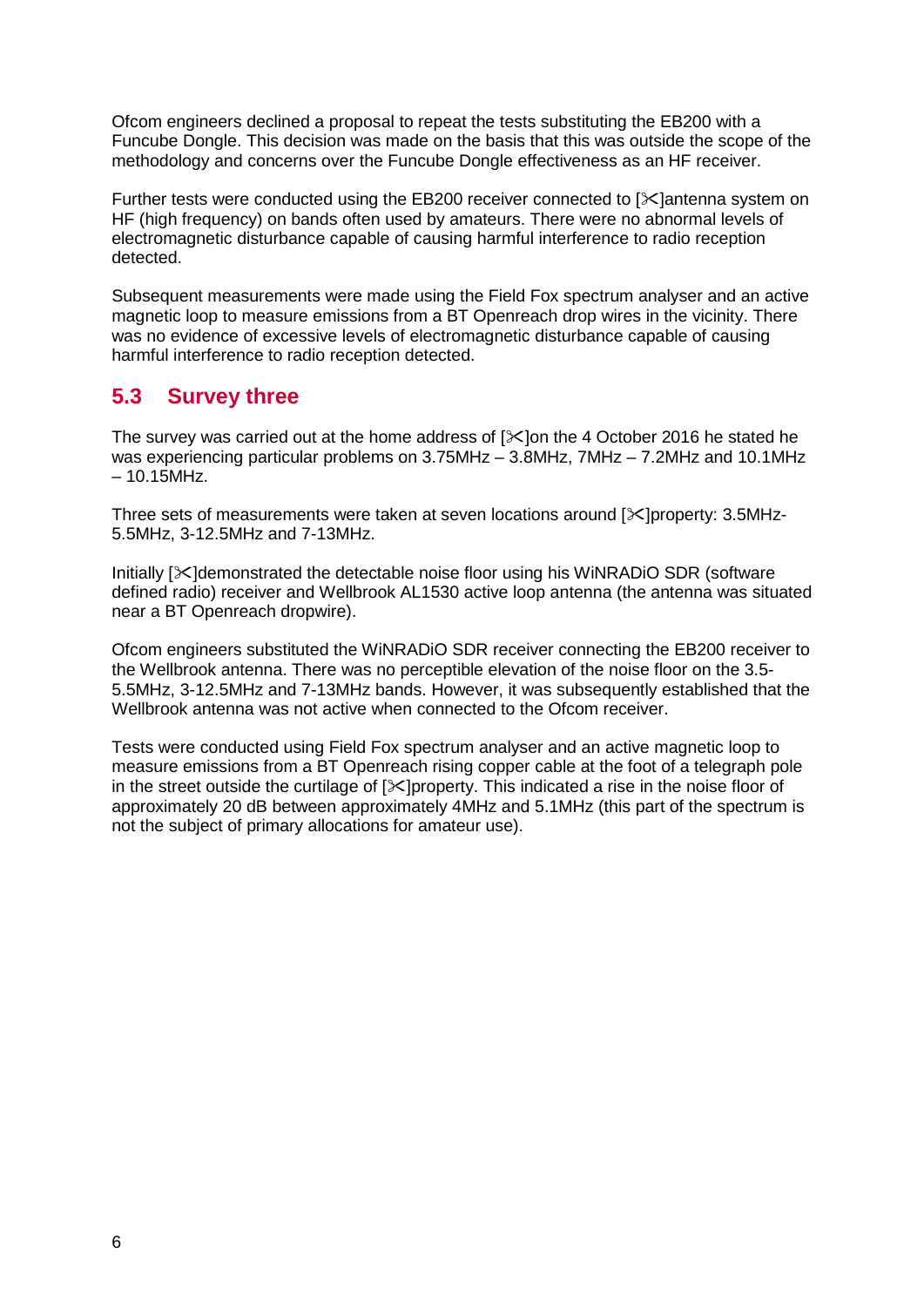# <span id="page-11-0"></span>**Conclusions**

The test methodology was designed to assess the effect of electromagnetic emissions from BT Openreach VDSL technology on amateur radio reception.

Noise floor measurements were taken from all three sites and compared with that of Baldock radio monitoring station, this showed that the base noise floor levels were comparable at all locations.

Tests at the two North London test sites on the bands that the complainant's regularly use and where suitable antennas were in use, showed that there were no abnormal levels of electromagnetic disturbance capable of causing harmful interference to radio reception.

Tests carried out at the third site indicated that the problems affecting  $[\times]$  were likely to be associated with the extremely close proximity of his antenna to an BT Openreach drop wire  $([X]$ stated he would ask Openreach to reconfigure their system to relocate the particular cable).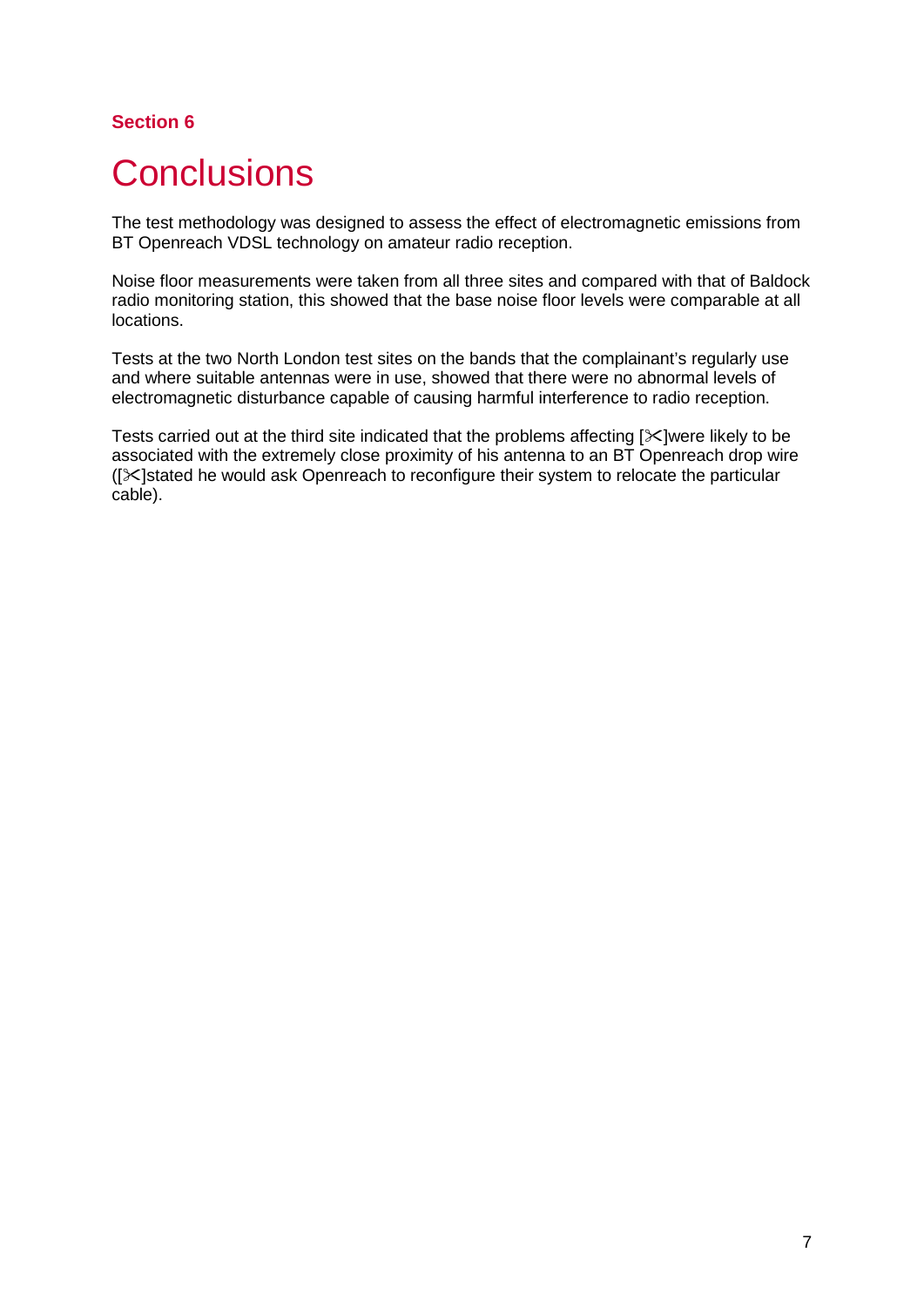# **Annex 1**

# <span id="page-12-0"></span>**Measurement Results**

# **1.1 Disclaimer**

The results detailed in this section apply only to the tests made at that time, using the test equipment detailed. They do not indicate that on another date an identical set of results may be achieved, due to changes in local environmental conditions or other factors which may or may not have an effect on the measurement results obtained at that future time.

# **1.2 Mr**  $[\mathbb{X}]$  – **Investigation:**  $[\mathbb{X}]$  **Enfield**  $[\mathbb{X}]$



### **Plot 1: 3.7 MHz Measurement taken from Mr [] Antenna.**

Plot 1 was taken using Mr  $[\&]$  antenna system. There is a step change between the Lower and Upper part of the band. This was replicated with a similar signature using an Active Loop Antenna, when siting the Active Loop Antenna close to the Openreach drop wires. The step change is approximately 15dB. This is characteristic of VDSL.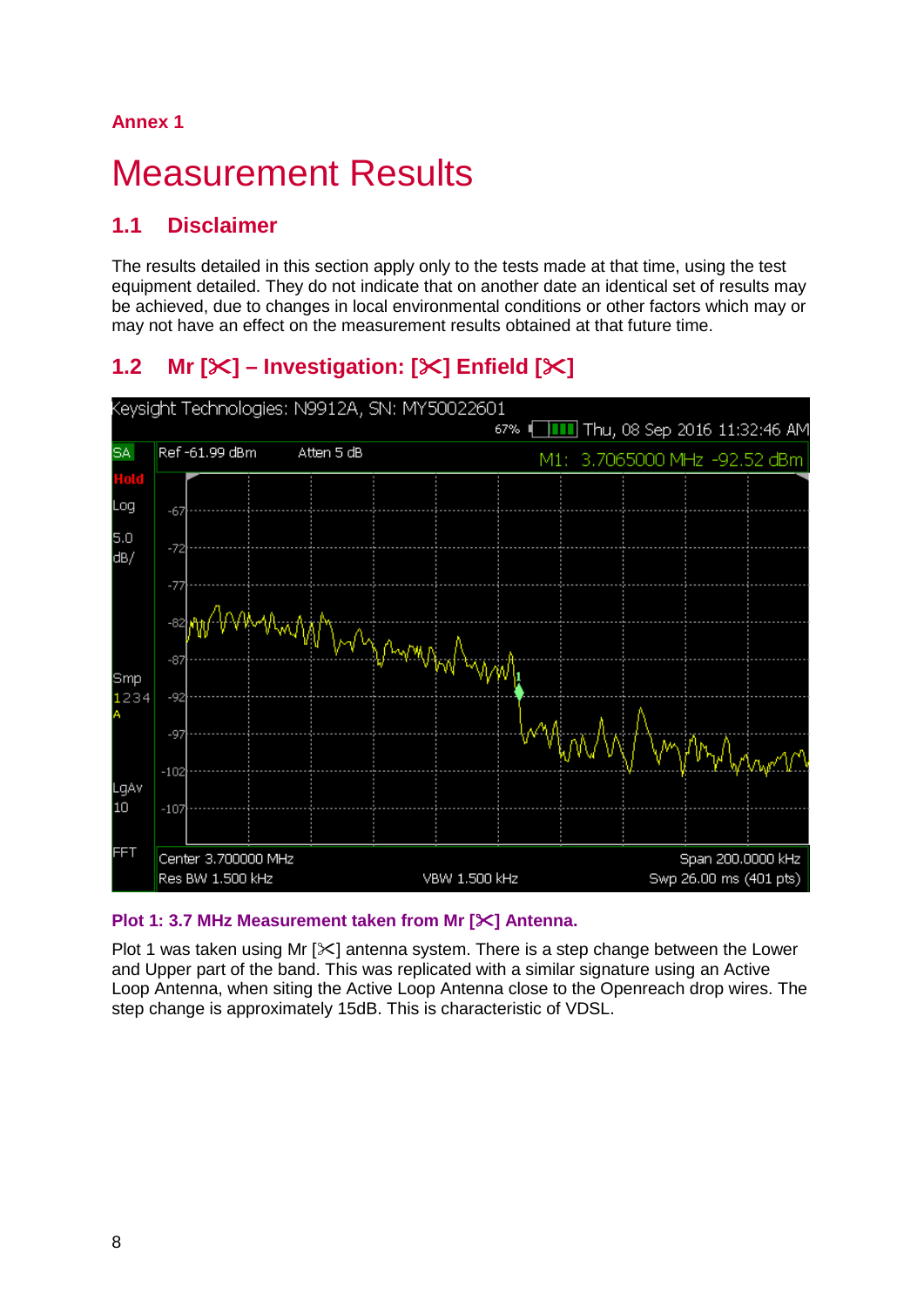

**Plot 2: Fieldstrength = Upper: -105 dBm + 107 + 28.1 = 30.1 dBμV/m. Lower: -115 + 107 + 28.1 = -20.1 dBμV/m.**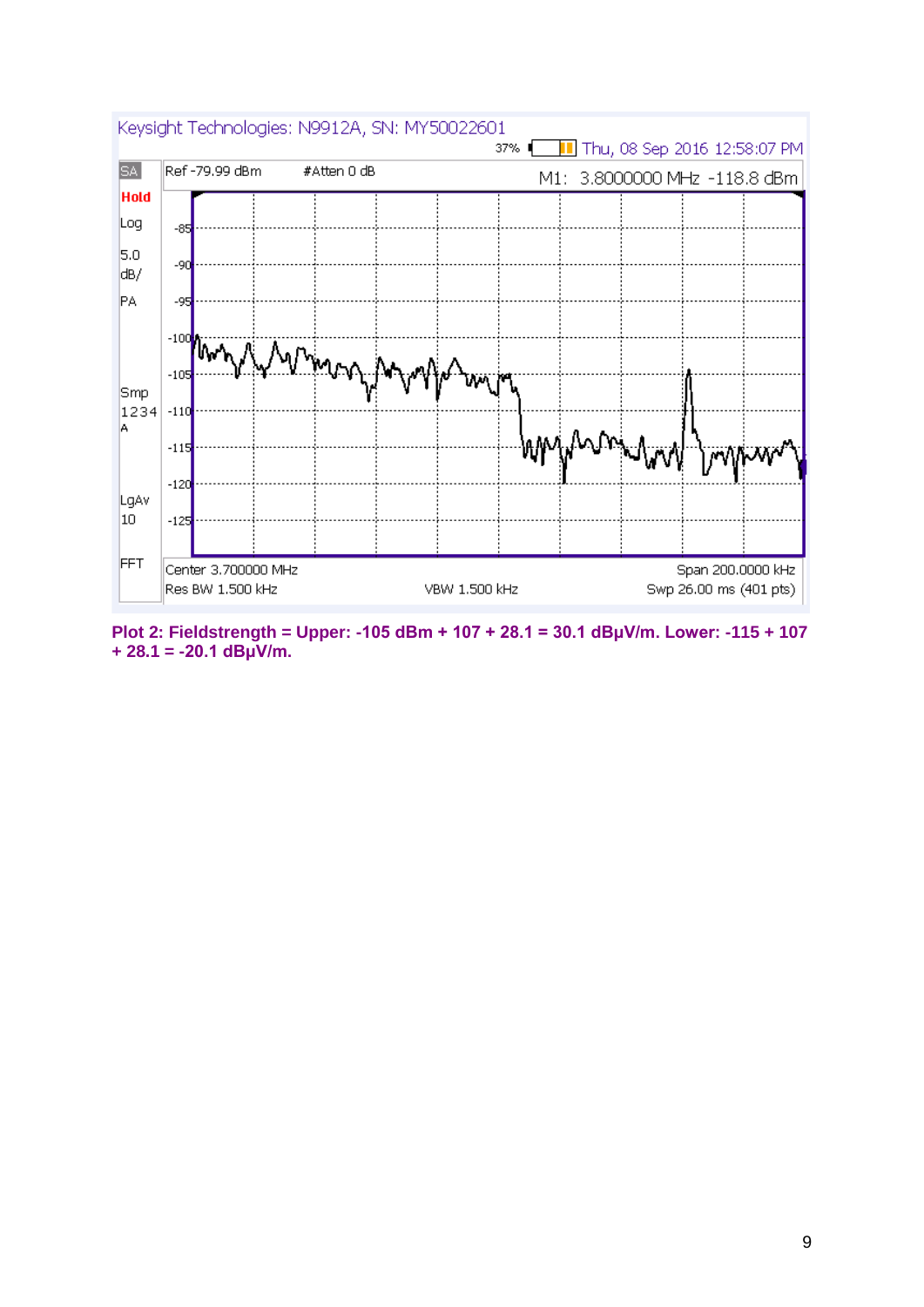

#### **Plot 3: 7.1 MHz Measurement taken from Mr [] Antenna.**

Plot 3 shows the noise floor in the 40m band approximately -80 dBm. Tests carried out with a calibrated Agilent field fox spectrum analyser N9912A and an Active Magnetic loop. This would be considered an acceptable noise level given the location and the frequency band.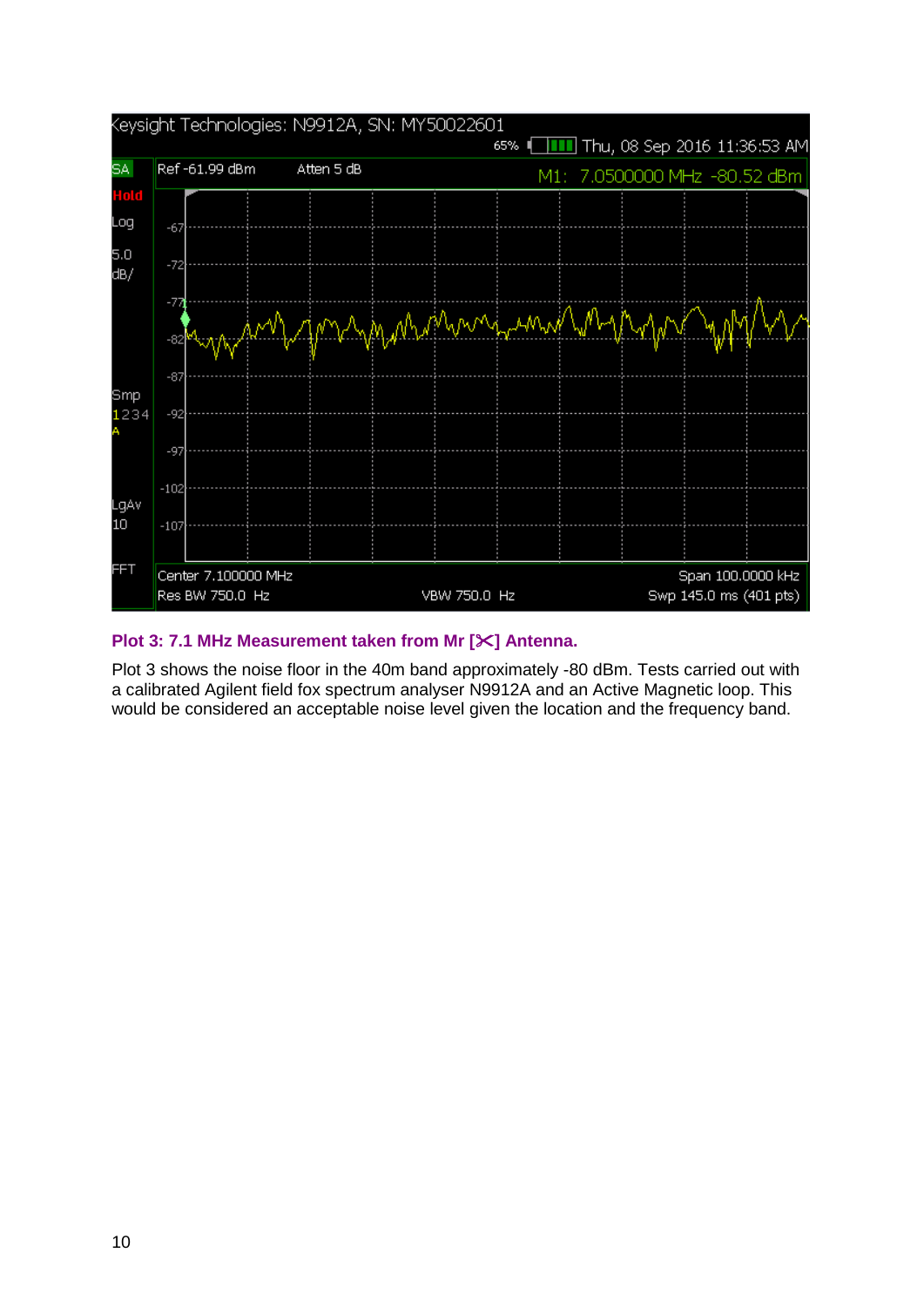

### **Plot 4: 10.1MHz Measurement taken from Mr [] Antenna.**

Plot 4. shows the noise floor in the 30m band approximately -100 dBm. Tests carried out with a calibrated Agilent field fox spectrum analyser N9912A and an Active Magnetic loop. This would be considered an acceptable noise level given the location and the frequency band.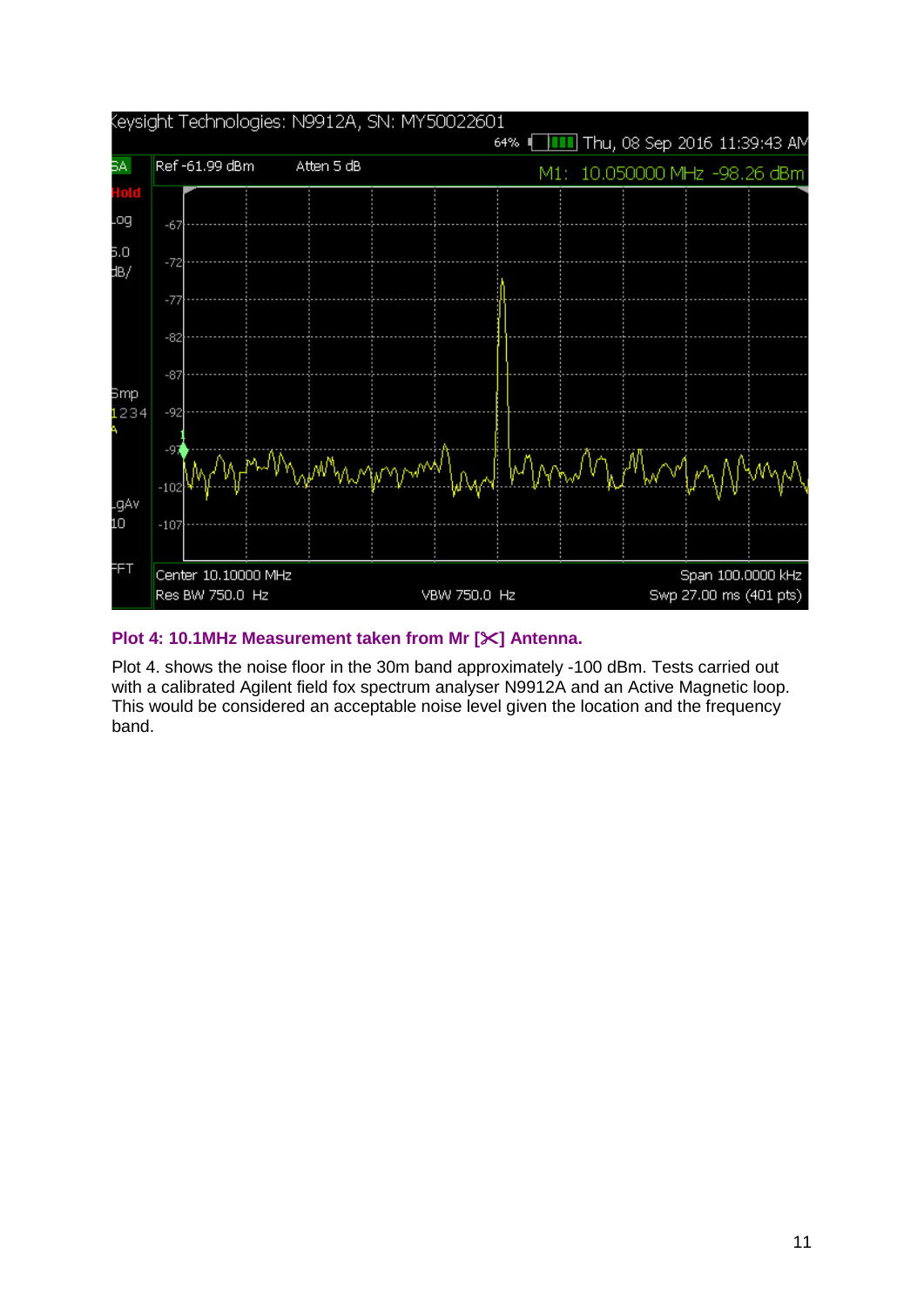

#### **Plot 5: 14.1MHz Measurement taken from Mr [] Antenna.**

Plot 5 shows the noise floor in the 20m band approximately -80 dBm. Tests carried out with a calibrated Agilent field fox spectrum analyser N9912A and an Active Magnetic loop. This would be considered an acceptable noise level given the location and the frequency band.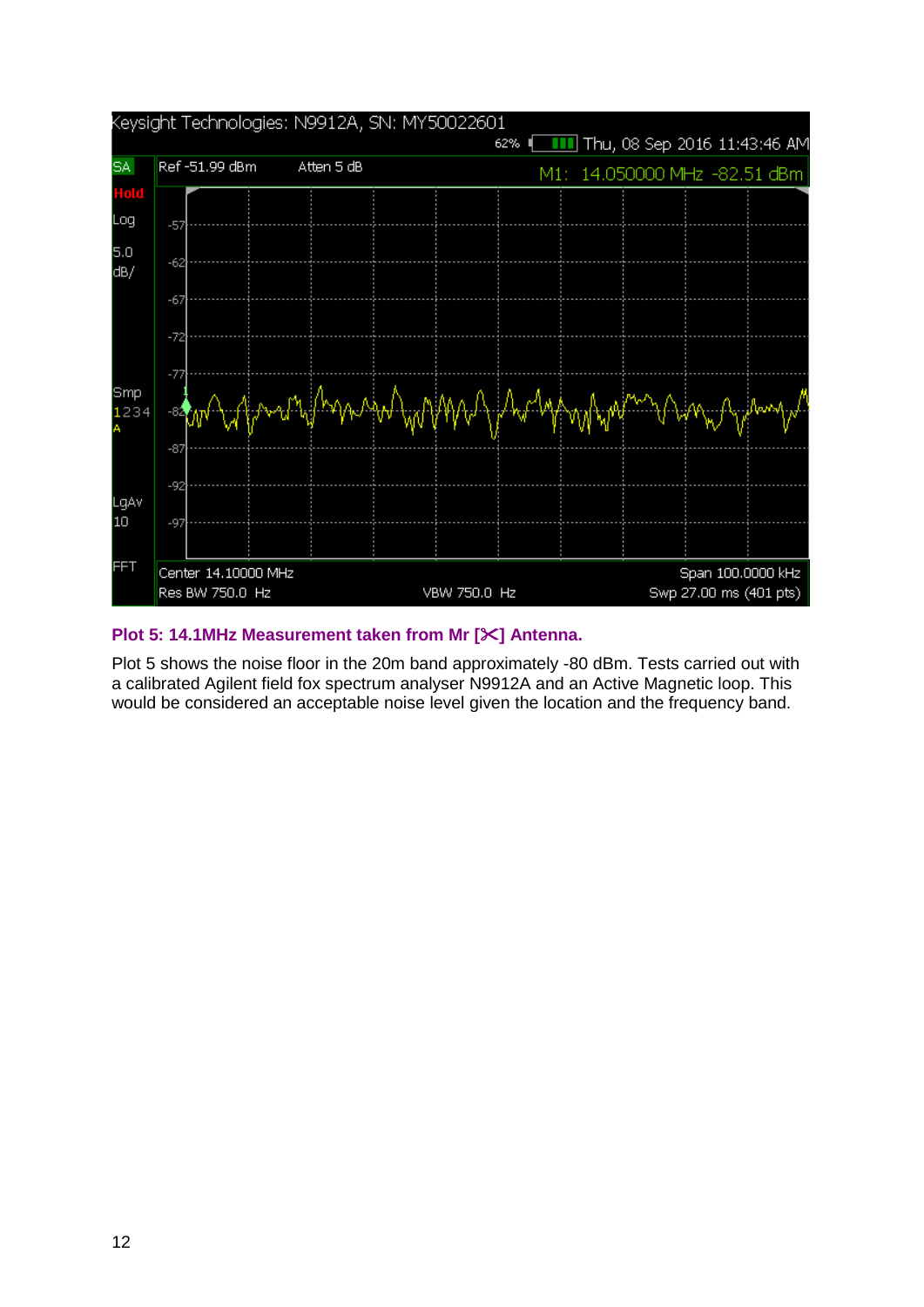

### **Plot 6: Fieldstrength = -105 dBm + 107 + 28.1 = 30.1 dBμV/m.**

Plot 6 the measurement was taken using an Active Loop Antenna on a pump up mast close to the Openreach drop wires above.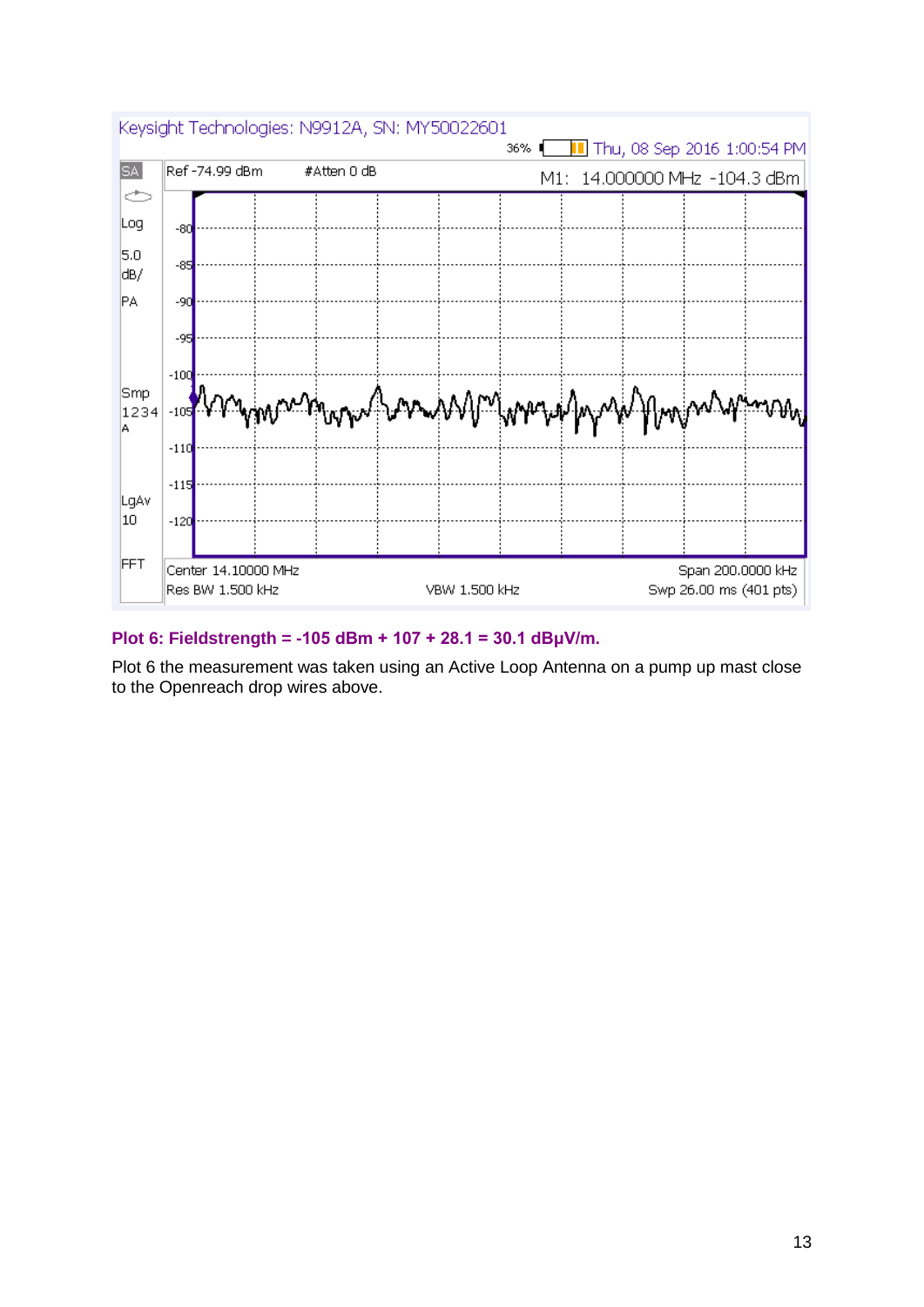

### **Plot 7: Distance to Fault Measurement to Vertical HF Multiband Dipole**

Plot 7 is a Distance to Fault Measurement to ensure that the coaxial cable leading to Mr  $[\times]$ Antenna system had no faults. There is no impedance mismatch on the system. The above confirms to us that there are no serious issues with regards this and the coaxial cable terminates to the Antenna at approx. 30m.

# **1.3 [] Barnet []**

Reported Bands Affected: 30m (10.1 MHz-10.15 MHz), 80m (3.5 MHz - 3.8 MHz)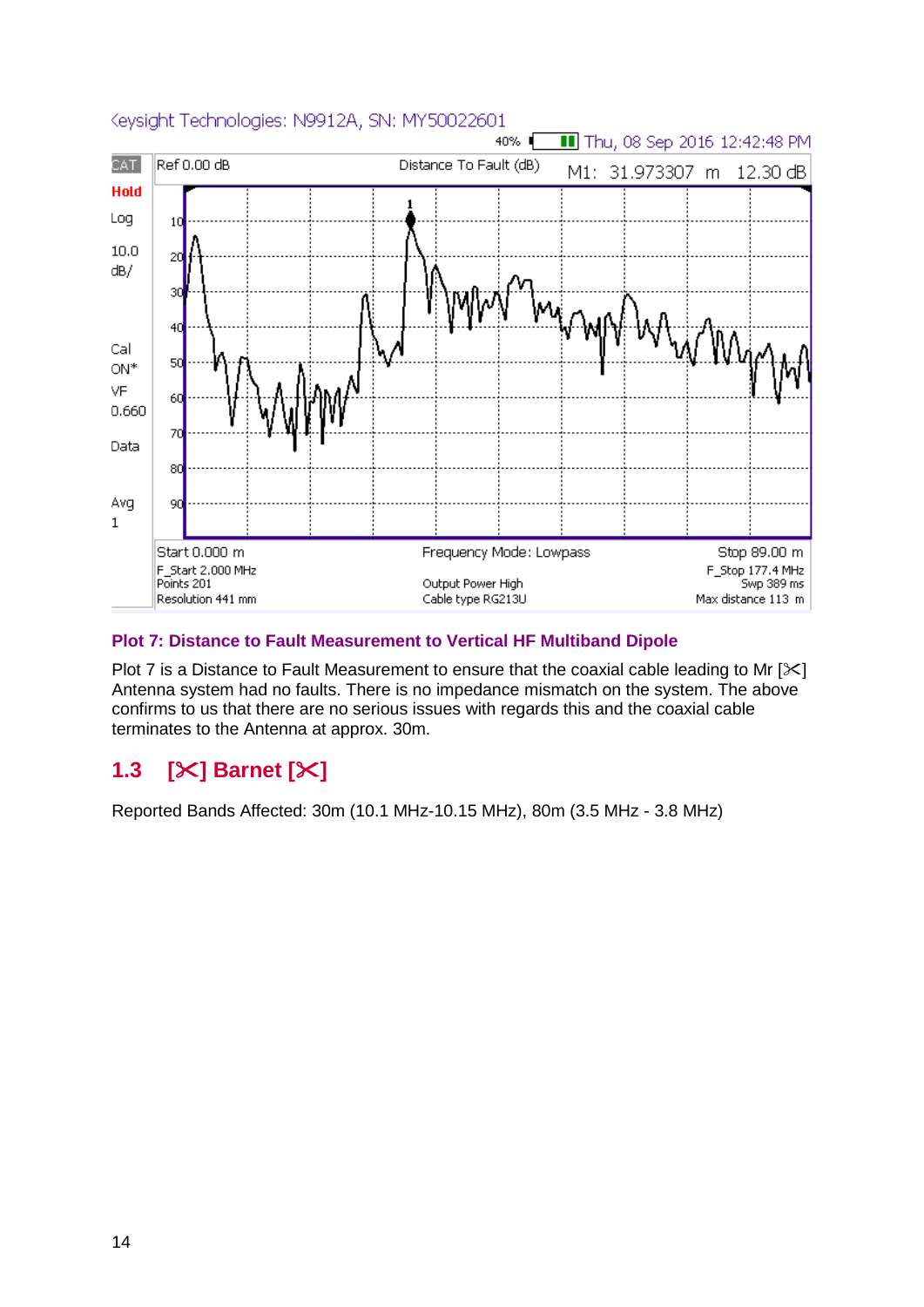

#### **Plot 8: 3.7MHz taken from Mr [] own Antenna system.**

Plot 8. Shows an approx. -90dbm noise floor level, the signature is indicative of what would expect to see given the equipment set up and distant transmissions being received.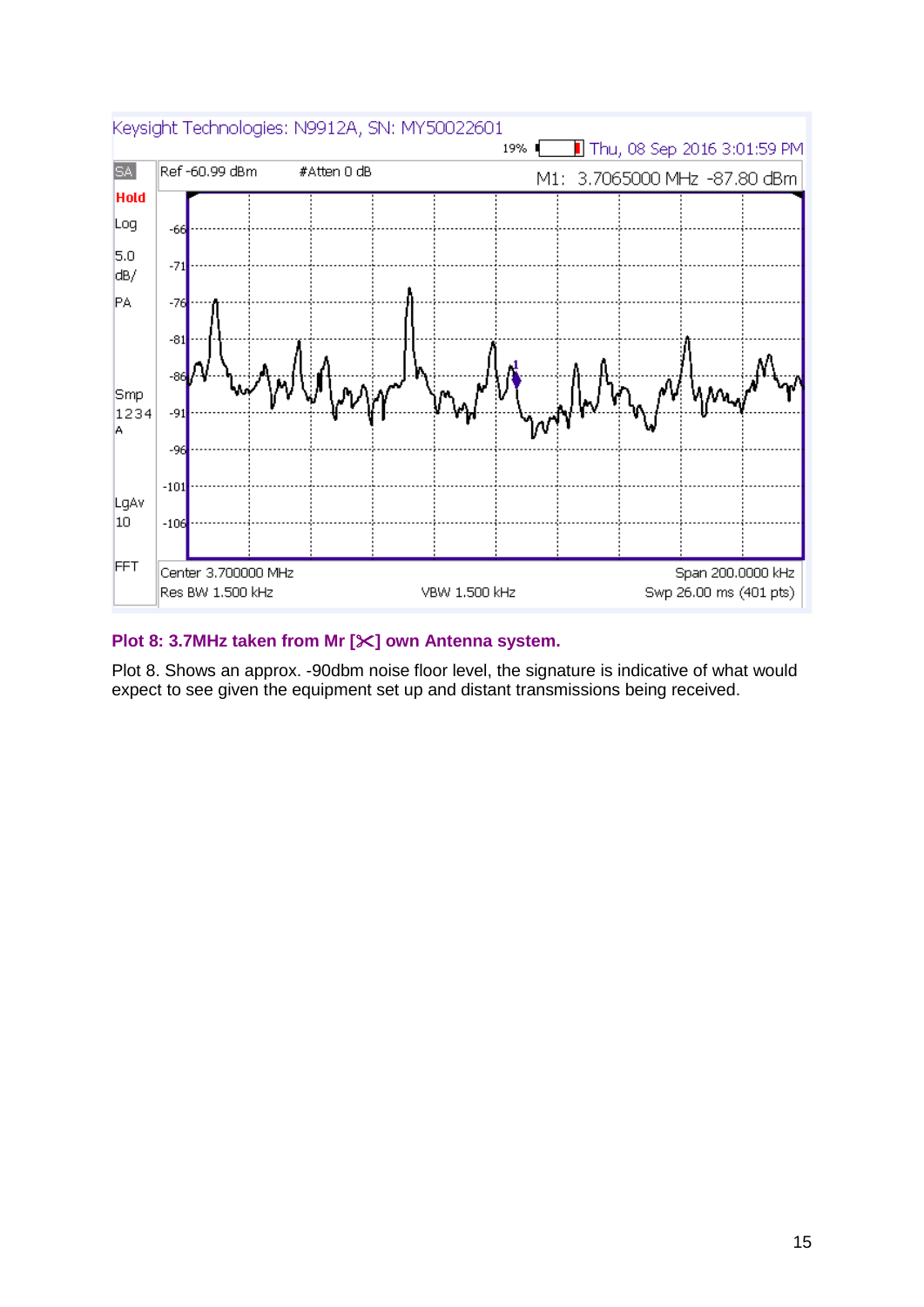

#### **Plot 9: Fieldstrength = -102 dBm + 107 +28.1 = 33.1 dBμV/m.**

Plot 9 Was taken using an Active Loop Antenna and placed on the pump up mast close to the Openreach drop wires. This would be considered an acceptable noise level given the location and the frequency band.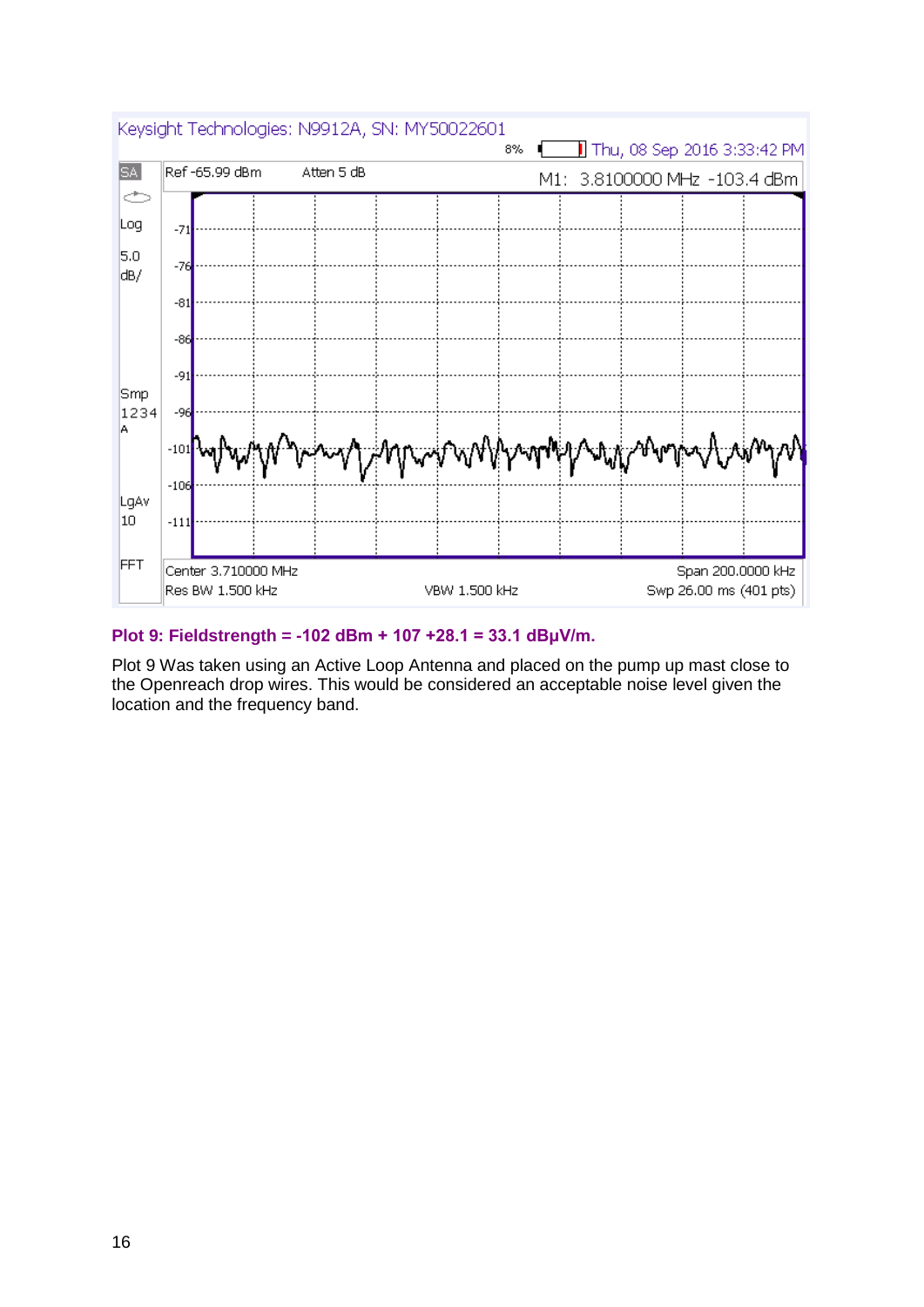

### **Plot 10: 7.11 MHz taken from Mr [] own Antenna system.**

Plot 10 This band was taken as a means of reference; this was not a band that has been complained about. The noise at a mean level of -102 dBm. The spikes are long distant transmissions and not interference.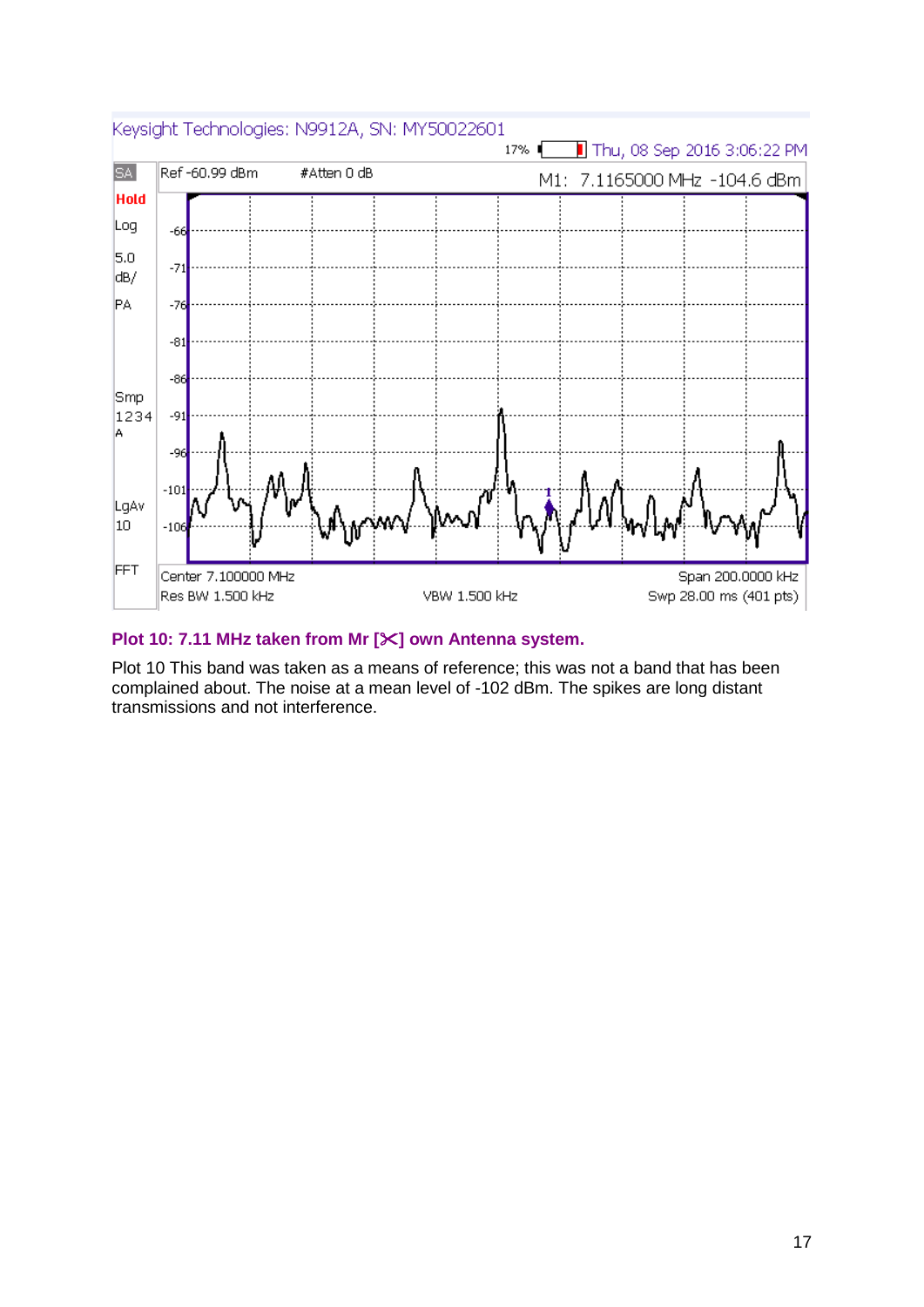

### **Plot 11: 10.1MHz taken from Mr [] own Antenna System.**

Plot 11 the 30m band was taken as can be seen above. Distant transmissions coupled with a noise floor figure are as expect to see given the Frequency band in question and time of day.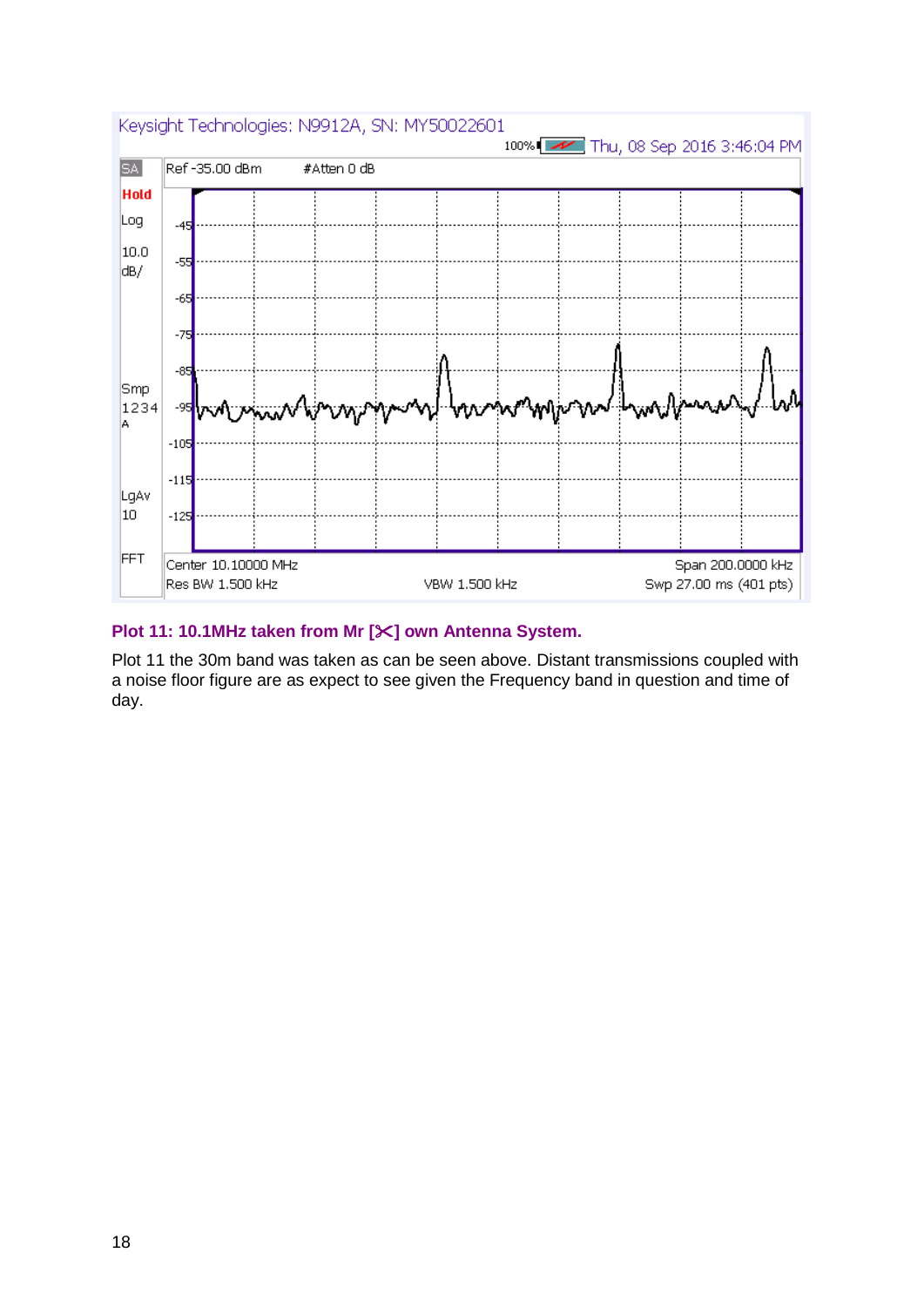

### **Plot 12: Field strength = -106 dBm + 107 + 28.1 = 29.1 dBμV/m.**

Plot 12 was taken using an Active Loop Antenna and placed on the pump up mast close to the Openreach drop wires. This would be considered an acceptable noise level.

# **1.4 Dr [] Shireoaks []**

Measurements taken using Dr  $[\times]$  receive Loop antenna as no others were available.

 $[\times]$ 

- Blue line overhead twisted pairs
- Yellow numbers Measurement Points (MP)
- RX AE the location of Dr  $[\&]$  receive antenna directly below the overhead twisted pair leading to number  $[\times]$ .
- Pole telegraph pole
- Area / land between Measurement Points (MP) 2 & 3 has been purchased by Dr  $[\times]$ and is now clear of trees. Trees are present from the South / South East directly behind MP 3 (approximately 22m from the pole in the middle of his garden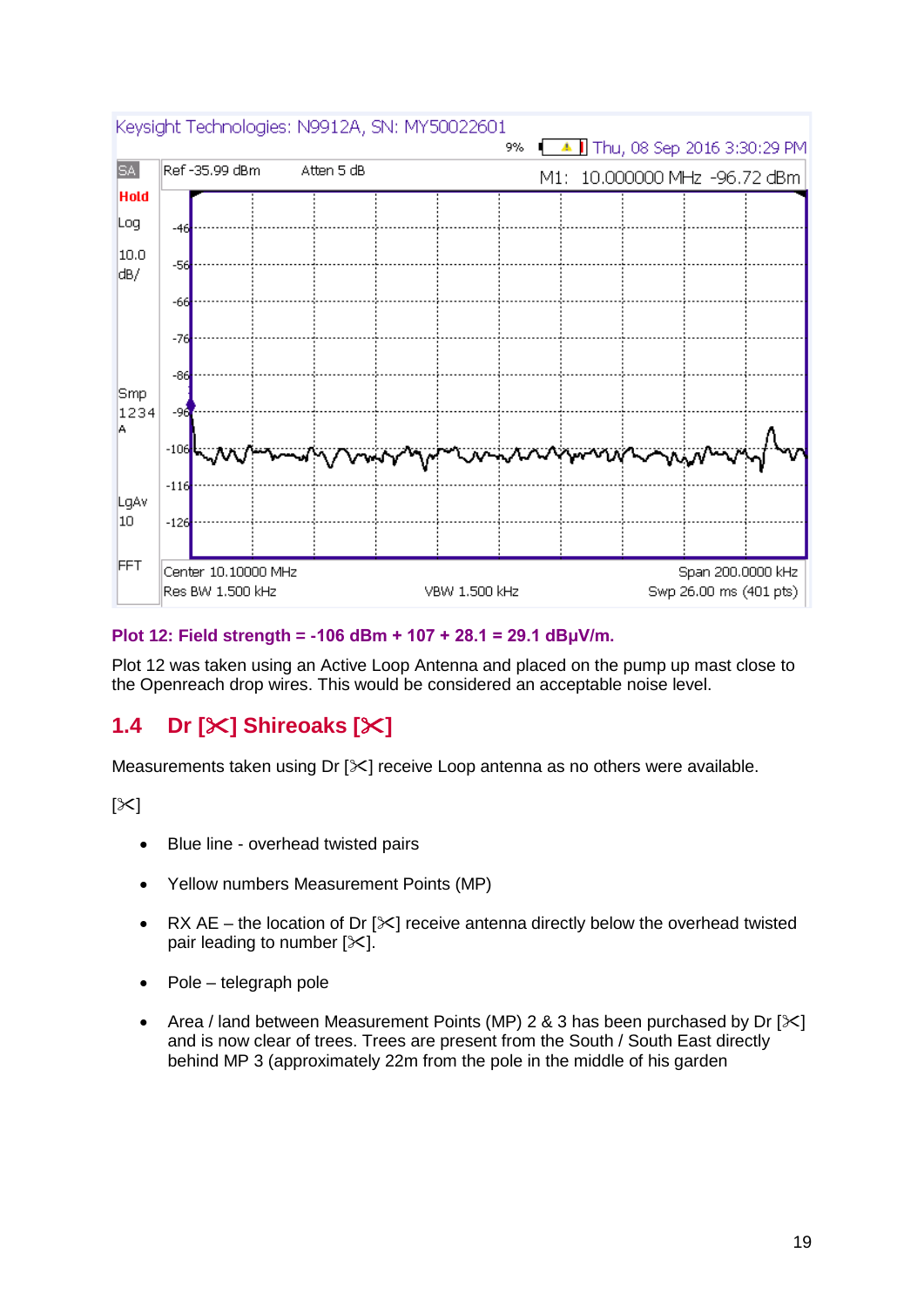

#### **Plot 13: Initial plot of the spectrum between 3 MHz to 12.5MHz.**

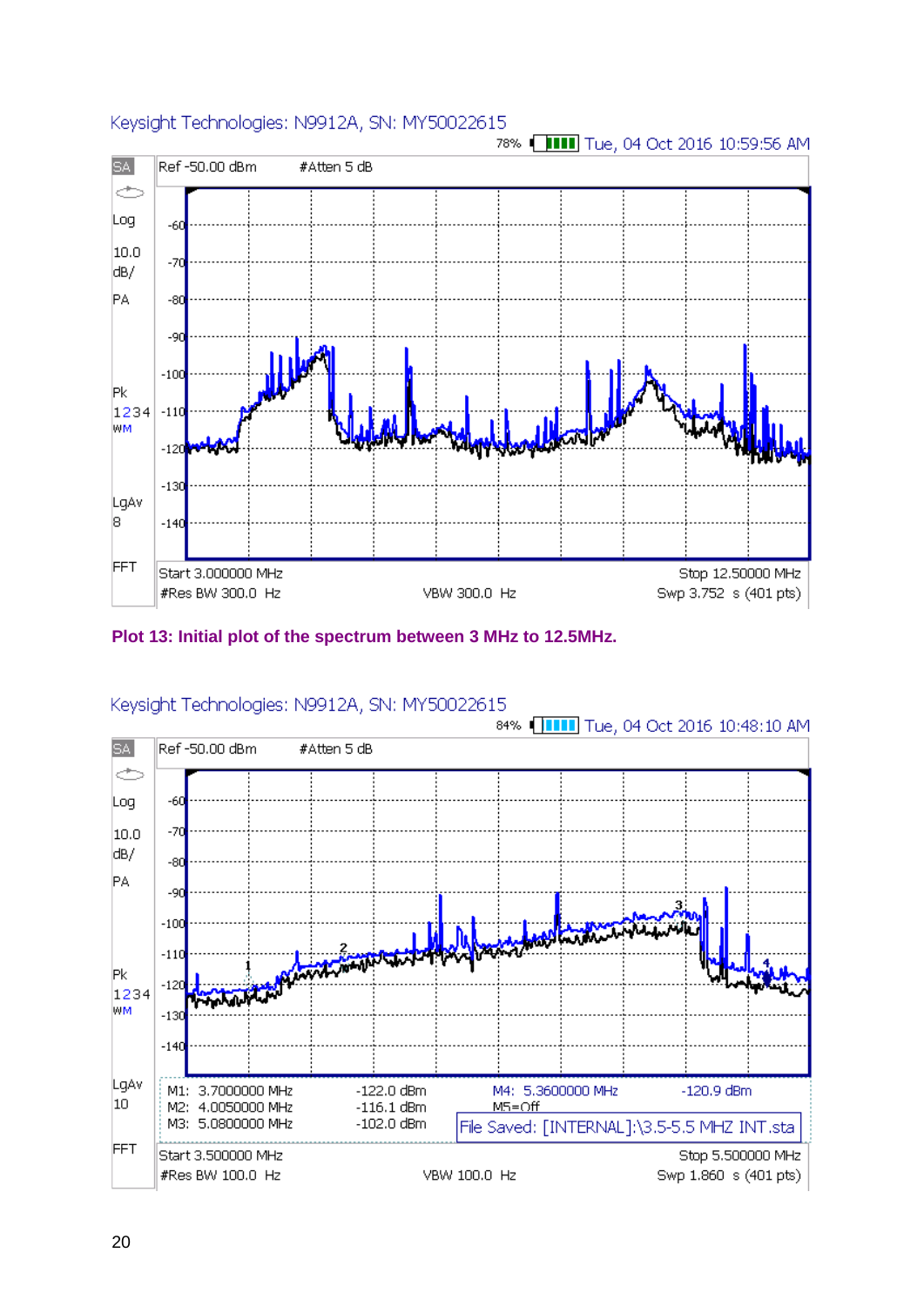#### **Plot 14: Measurement of the band between 3.5 MHz to 5.5 MHz**

Marker 1 Value = -122.0 dBm + 107 + 28.1 = 13.1 dBμV/m

Marker 2 Value = -116.1 dBm + 107 + 28 = 18.9 dBμV/m

Marker 3 Value = -102.0 dBm + 107 + 28 = 33 dBμV/m

Keysight Technologies: N9912A, SN: MY50022615



#### **Plot 15: Marker 1 = -108.5 dBm + 107 + 28.1 = 26.6 dBμV/m**

Dr  $[\times]$  expressed concern with regards to an area of spectrum centred around 10.05 MHz so a plot was taken of this band.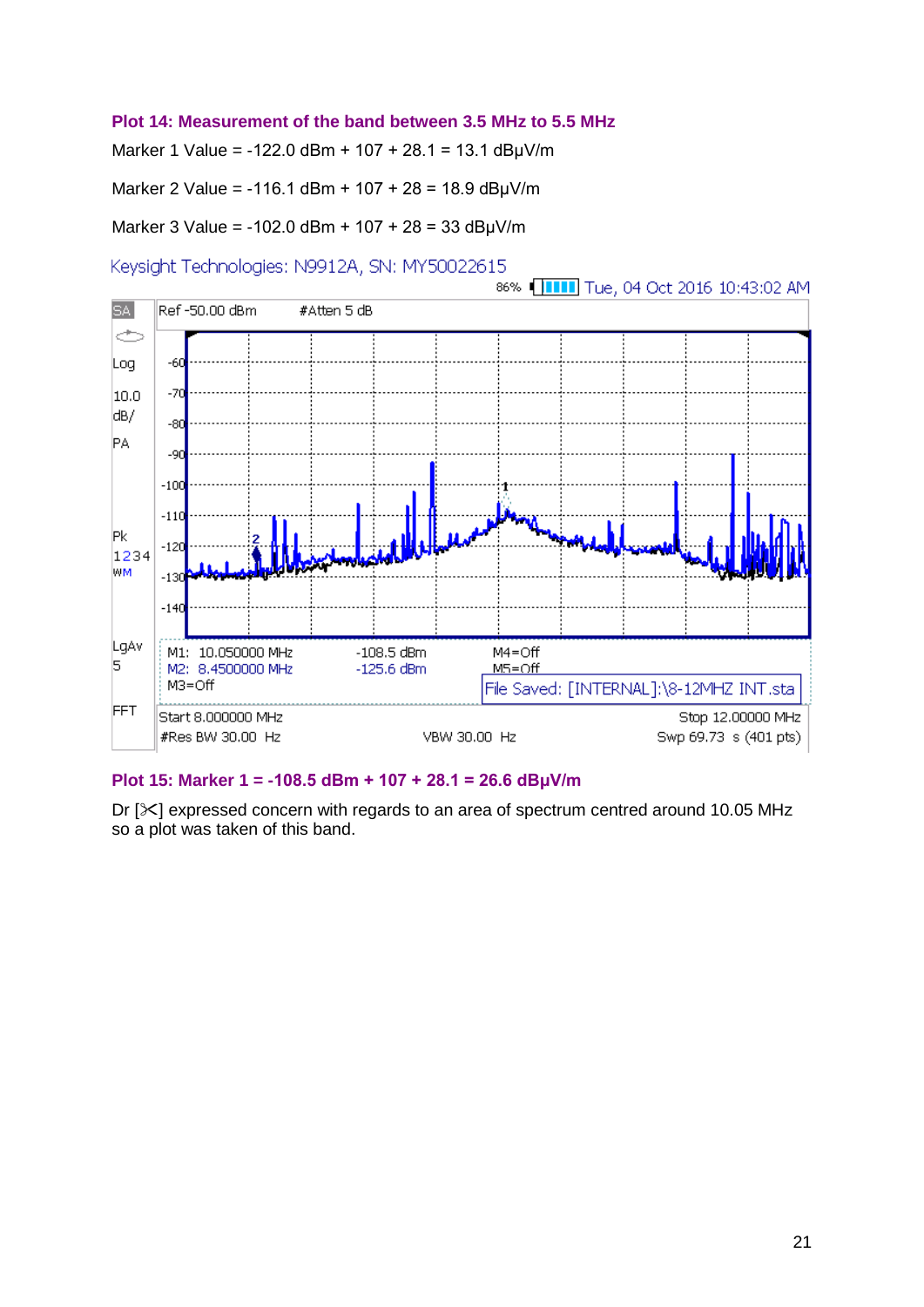

### **Plot 16: Radio amateur spectrum as used by Dr [], 3.6-3.8Mhz.**

### Marker 1 = -134.2 dBm + 107 + 28 =  $0.8$  dB $\mu$ V/m

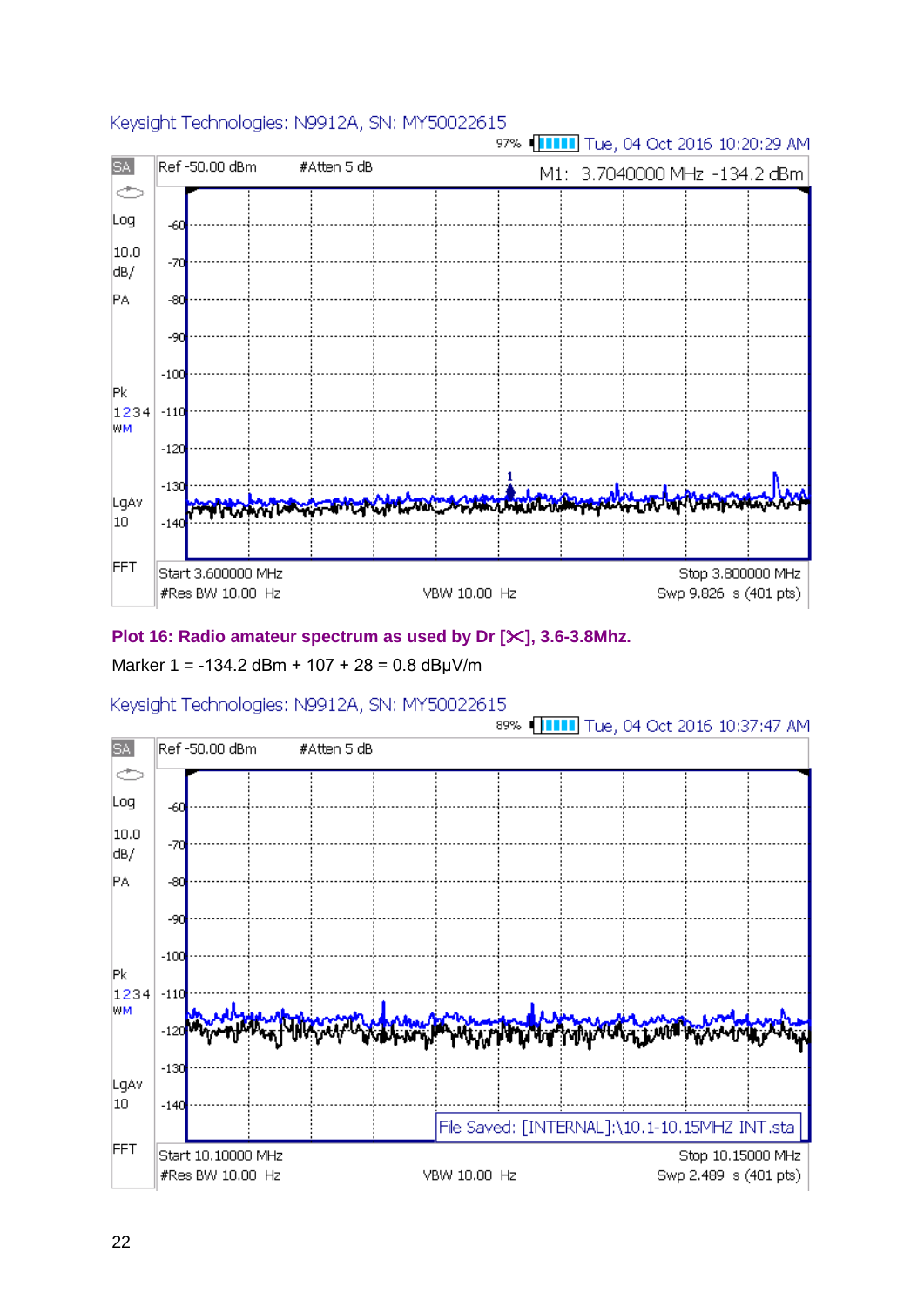#### **Plot 17: Radio amateur UK allocated frequencies from 10.1-10.15MHz**

Ambient Noise Floor Level approximately -115.0 dBm + 107 + 28.1 = 20.1 dBμV/m

Measurement Point 1 – Near Window of Dr  $[\times]$  Shack Approximately 3m from his receive antenna and approximately 4m directly below the overhead twisted pair leading to number  $[\times]$ . The measuring antenna was at a height of 1.8m above the ground. This location was 20m from the base of the pole.



#### Keysight Technologies: N9912A, SN: MY50022615

#### **Plot 18: 3.5-5.5MHz**

Marker 1 = -114.8 dBm + 107 + 28 = 20.2 dB $\mu$ V/m

Marker 2 = -111.1 dBm + 107 + 28.1 = 24 dB $\mu$ V/m

Marker 3 = -113.9 dBm + 107 + 28 = 21.1 dBμV/m

Marker  $4 = -117.7$  dBm +  $107 + 28 = 17.3$  dBuV/m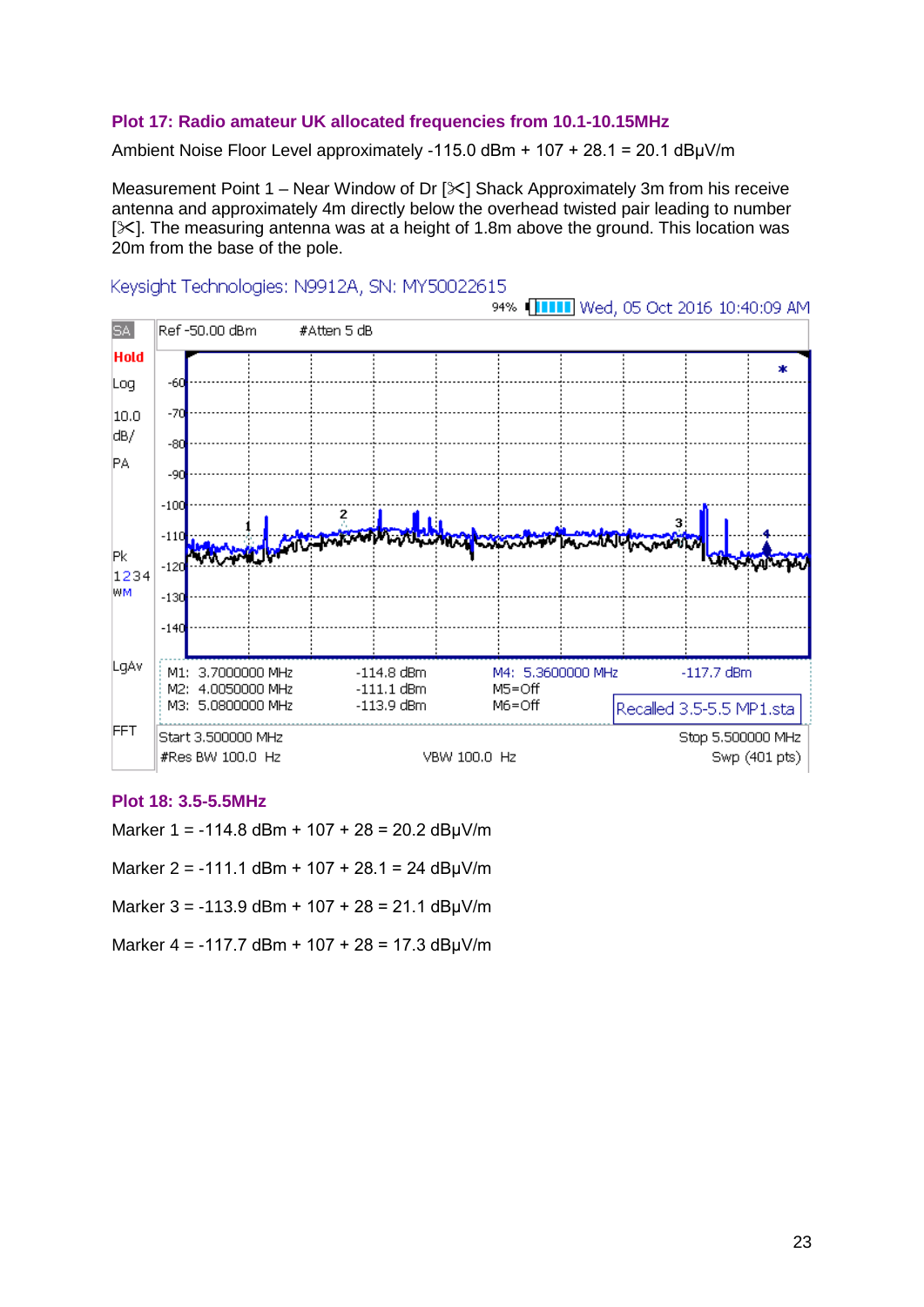

### **Plot 19 3.5-12.5MHz**

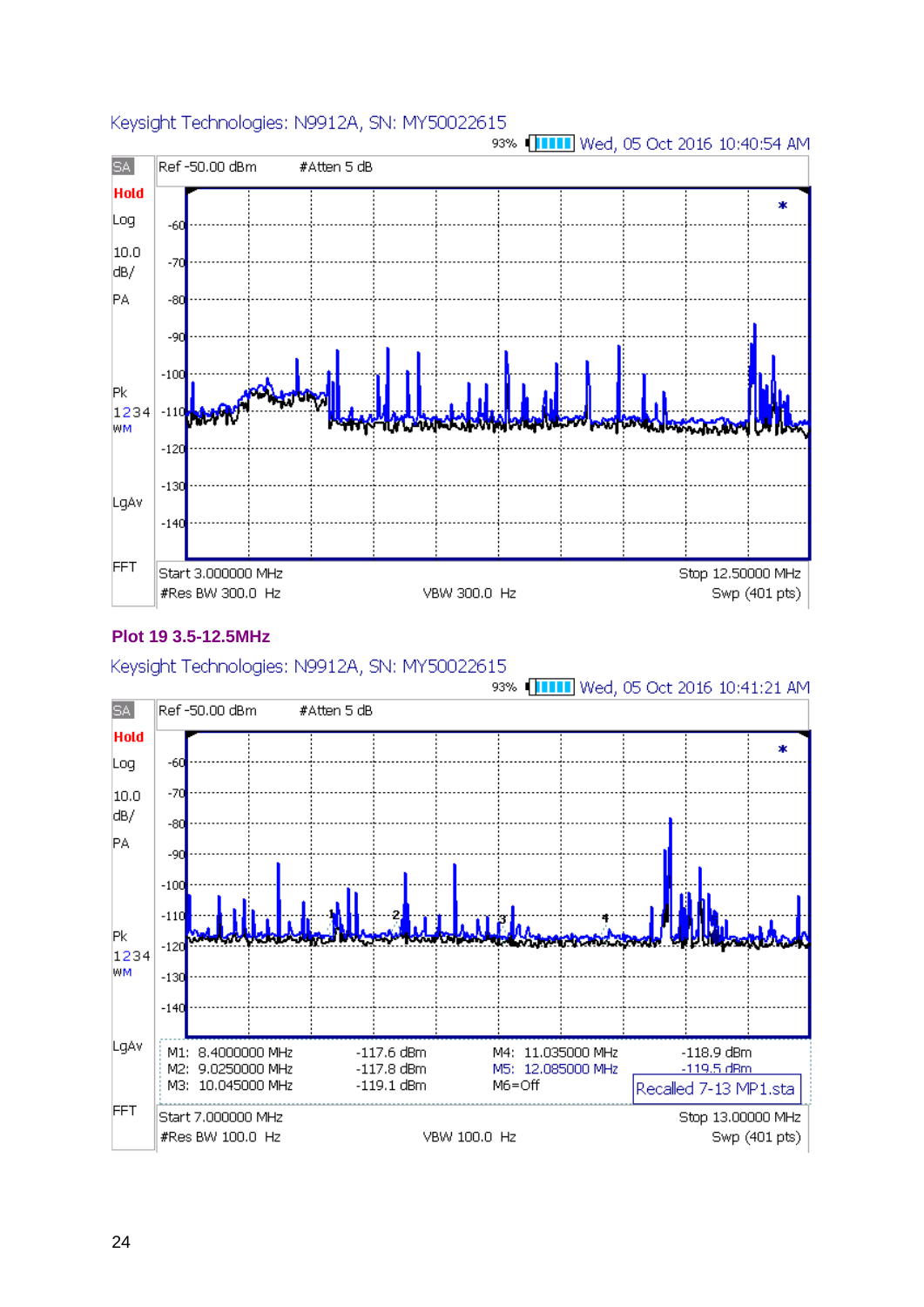#### **Plot 20 7-13MHz**

Marker 1 = -117.6 dBm + 107 + 28.2 = 17.6 dBµV/m

Marker 2 = -117.8 dBm + 107 + 28.1 = 17.3 dBμV/m

Marker  $3 = -119.1$  dBm +  $107 + 28.1 = 16$  dBµV/m

Marker  $4 = -118.9$  dBm +  $107 + 28.1 = 16.2$  dBuV/m

Marker 5 = -119.5 dBm + 107 + 28.2 = 15.7 dBμV/m

Measurement Point  $2 -$  Base of telegraph pole in Dr  $[3]$  back garden. The overhead twisted pairs were at a height of 9m approximately with the measuring antenna at a height of 1.8m above the ground directly below the overhead twisted pairs

Keysight Technologies: N9912A, SN: MY50022615



#### **Plot 21 3.5-5.5 MHz**

Marker 1 = -115.9 dBm + 107 + 28 = 19.1 dBμV/m

Marker 2 = -112.8 dBm + 107 + 28.1 = 22.3 dBμV/m

Marker  $3 = -115.1$  dBm +  $107 + 28 = 19.9$  dB $\mu$ V/m

Marker  $4 = -119.2$  dBm +  $107 + 28 = 15.8$  dBµV/m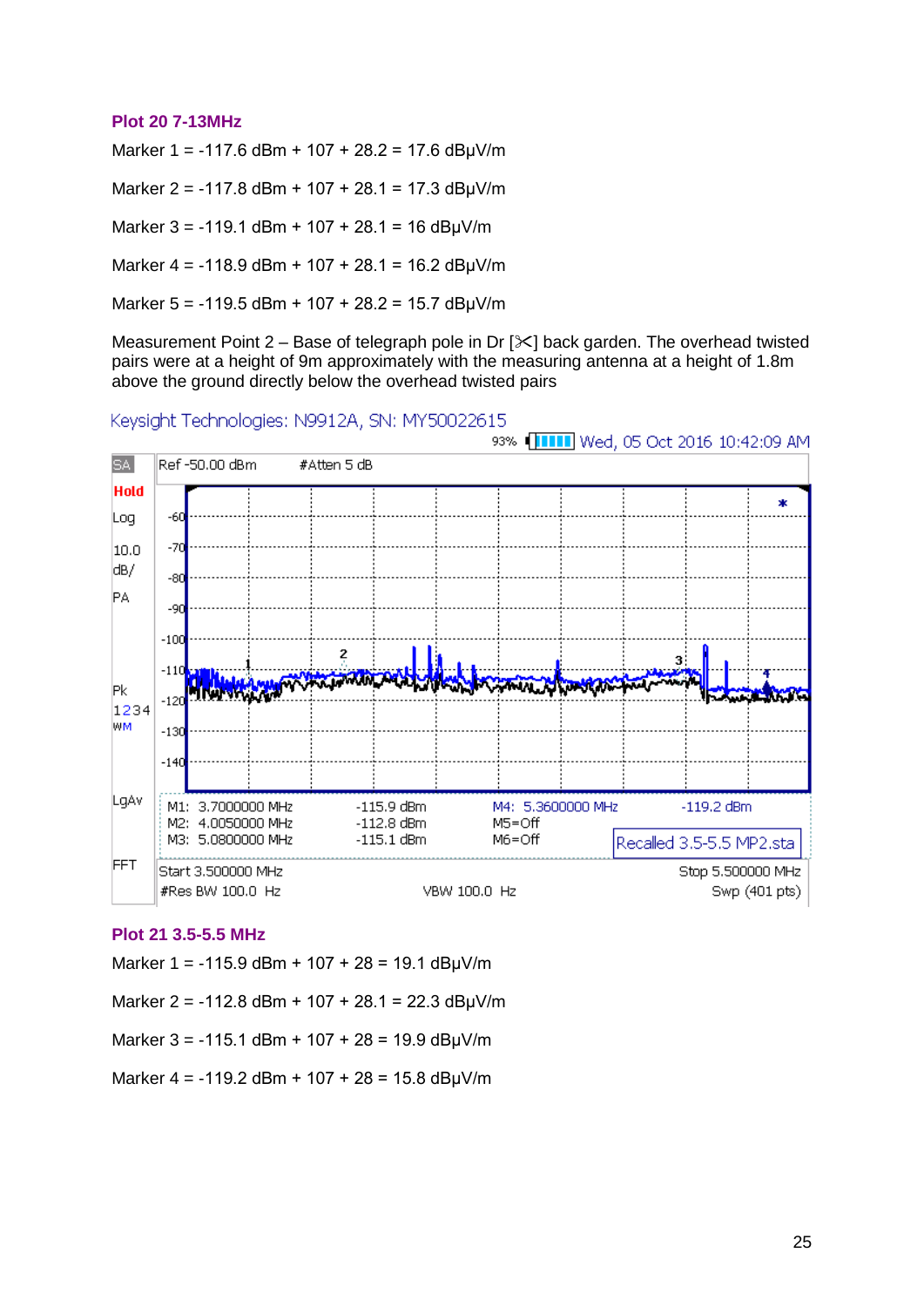

### **Plot 22 3-12.5MHz**

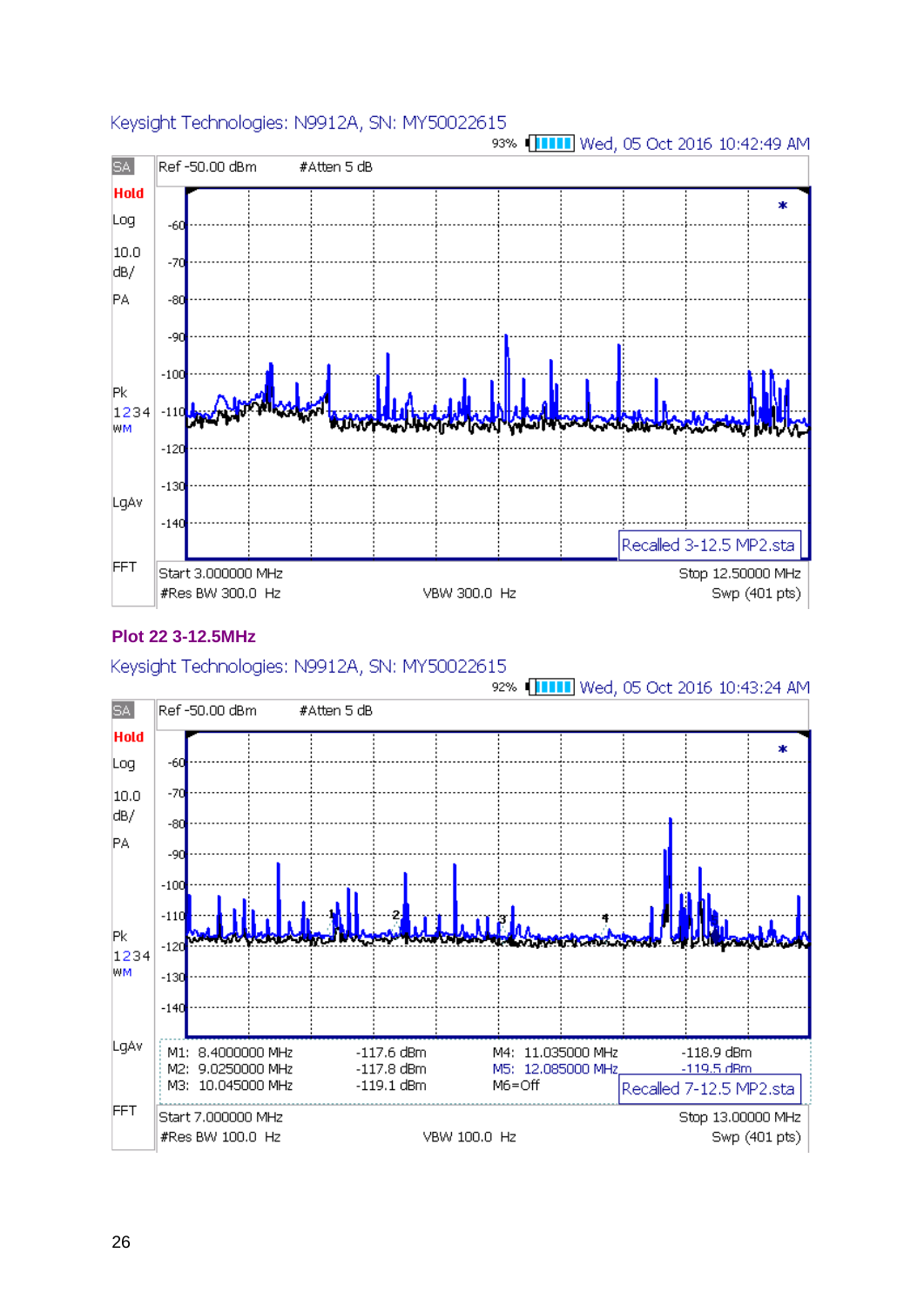#### **Plot 23 7-12.5MHz**

Marker 1 = -117.6 dBm + 107 + 28.2 = 17.6 dBμV/m

Marker 2 = -117.8 dBm + 107 + 28.1 = 17.3 dBμV/m

Marker 3 = -119.1 dBm + 107 + 28.1 = 16 dBμV/m

Marker  $4 = -118.9$  dBm +  $107 + 28.2 = 16.3$  dBuV/m

Marker 5 = -119.5 dBm + 107 + 28.2 = 15.7 dBμV/m

Measurement Point  $3$  – The Southern (S - S/E) curtilage of Dr [ $\&$ ] property. The overhead twisted pairs were at an approximate height of 9m and the measuring antenna was at a height of 1.8m above the ground directly below the overhead twisted pairs. This location was 22m from the telegraph pole in Dr  $[\times]$  back garden.

#### Keysiaht Technologies: N9912A, SN: MY50022615



#### **Plot 24 3.5-5.5MHz**

Marker 1 = -116.3 dBm + 107 + 28 = 18.7 dBμV/m

Marker 2 = -116.5 dBm + 107 + 28.1 = 18.6 dBμV/m

Marker 3 = -113.3 dBm + 107 + 28 = 21.7 dBμV/m

Marker 4 = -117.8 dBm + 107 + 28 = 17.2 dBμV/m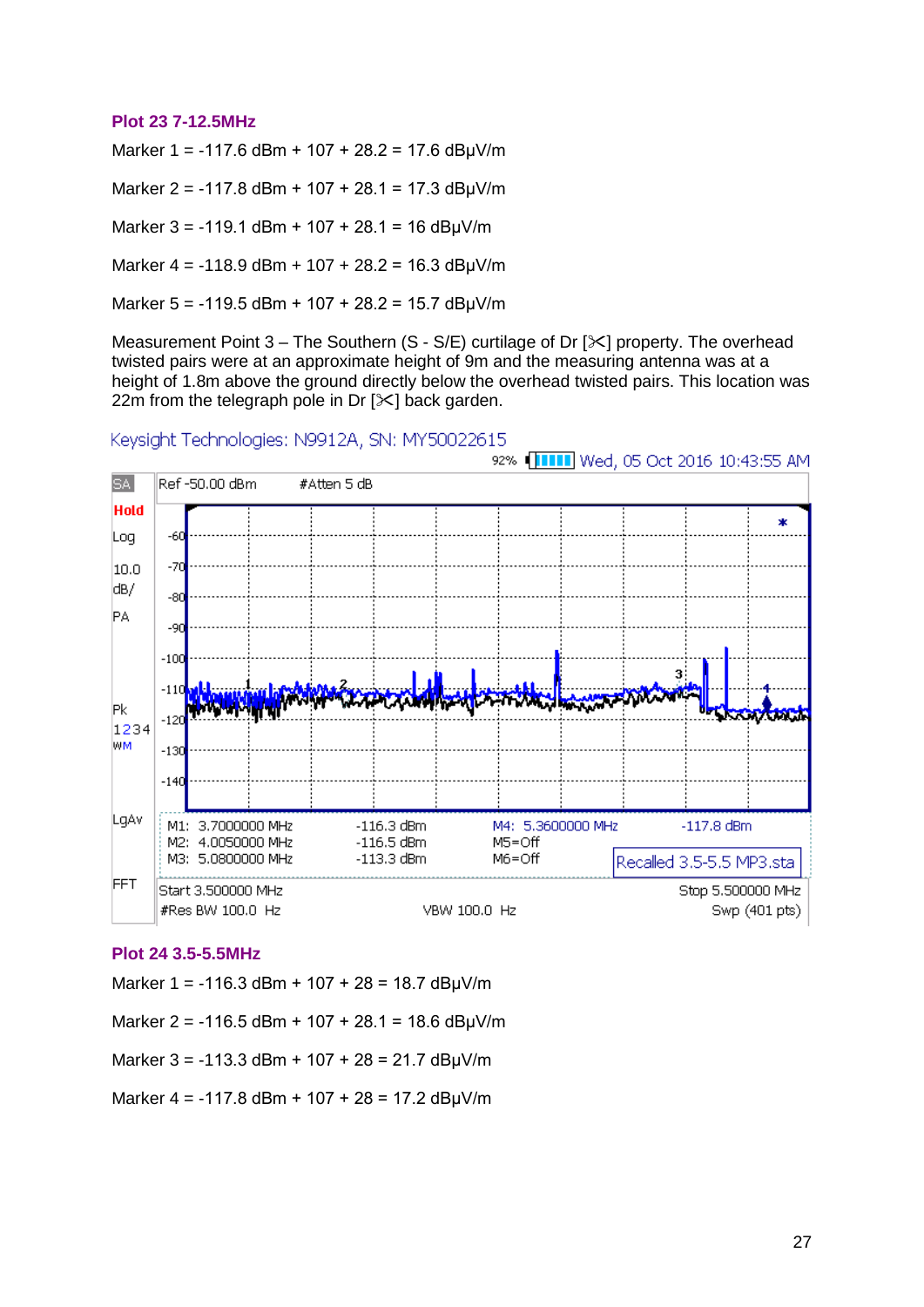

### **Plot 25 3-12.5MHz**

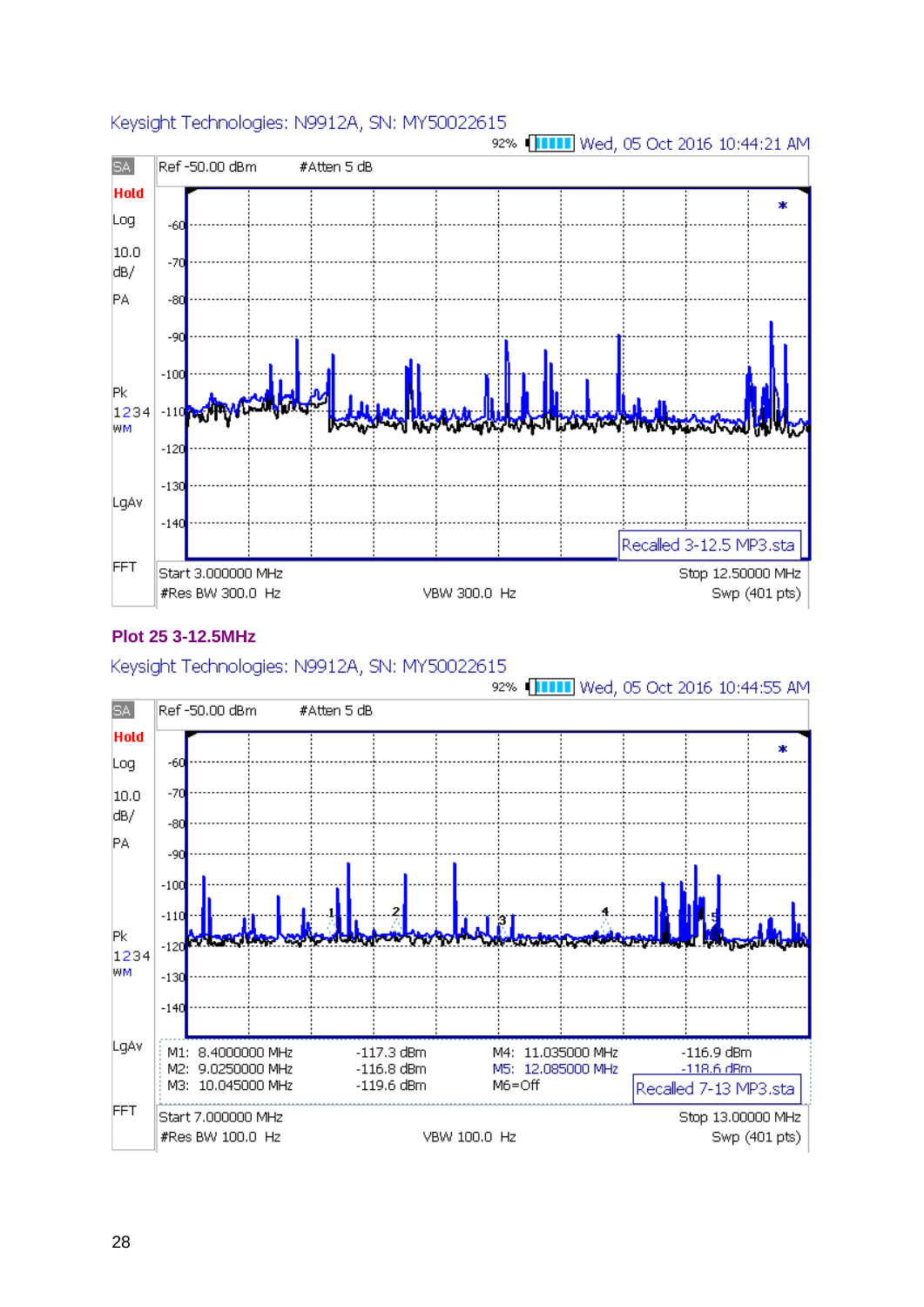#### **Plot 26 7-13MHz**

Marker 1 = -117.3 dBm + 107 + 28.2 = 17.9 dBμV/m

Marker 2 = -116.8 dBm + 107 + 28.1 = 18.3 dBμV/m

Marker  $3 = -119.6$  dBm +  $107 + 28.1 = 15.5$  dBµV/m

Marker  $4 = -116.9$  dBm +  $107 + 28.2 = 18.3$  dBuV/m

Marker  $5 = -118.6$  dBm +  $107 + 28.2 = 16.6$  dBµV/m

Measurement Point  $4$  – The front curtilage of Dr  $[\times]$  property 45.5m from the telegraph pole in his back garden and 13.8m from the front of his house. The measuring antenna was at a height of 1.8m above the ground and approximately 7m below the overhead twisted pairs.

Keysight Technologies: N9912A, SN: MY50022615



#### **Plot 27 3.5-5.5MHz**

Marker 1 = -115.9 dBm + 107 + 28 = 19.1 dBμV/m

Marker 2 = -116.6 dBm + 107 + 28.1= 18.5 dBμV/m

Marker  $3 = -109.5$  dBm +  $107 + 28 = 25.5$  dBµV/m

Marker  $4 = -118.6$  dBm +  $107 + 28 = 16.4$  dBµV/m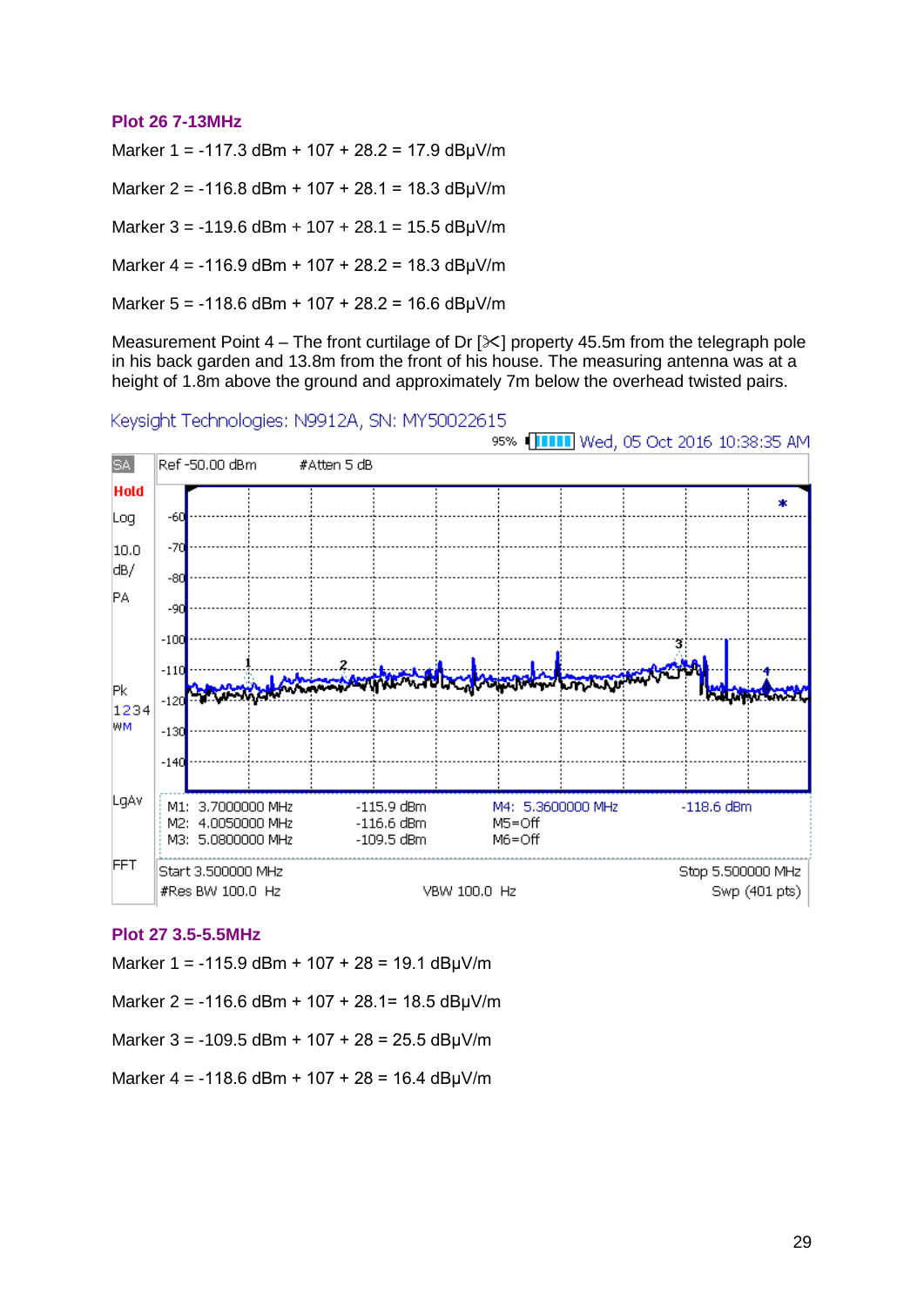

### **Plot 28 3-12.5MHz**

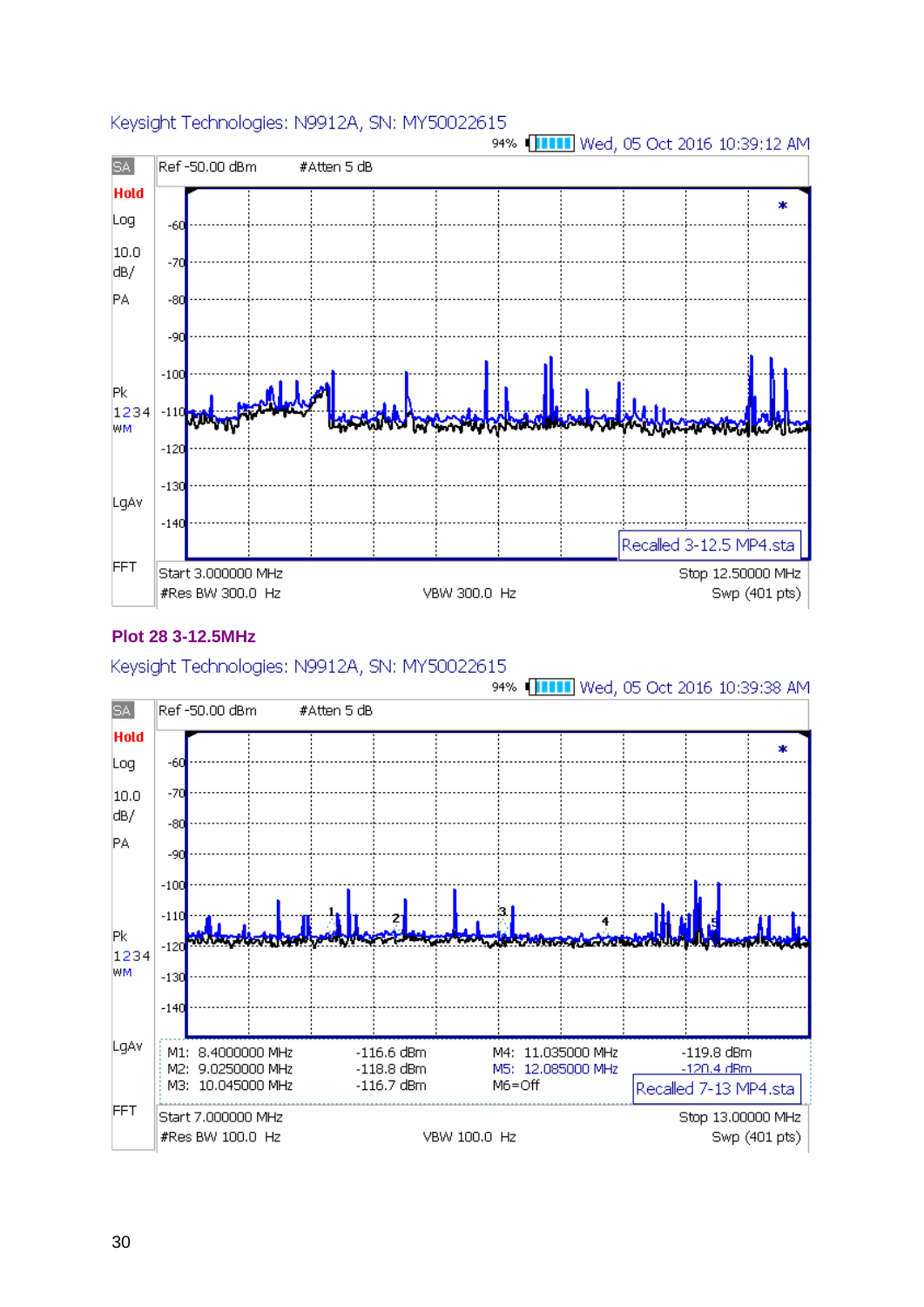#### **Plot 29 7-13MHz**

Marker 1 = -116.6 dBm + 107 + 28.2 = 18.6 dBμV/m

Marker 2 = -118.8 dBm + 107 + 28.1= 16.3 dBμV/m

Marker 3 = -116.7 dBm + 107 + 28.1= 18.4 dBμV/m

Marker  $4 = -119.8$  dBm + 107 + 28.2 = 15.4 dBuV/m

Marker  $5 = -120.4$  dBm +  $107 + 28.2 = 14.8$  dBµV/m

Measurement Point  $5 -$ Outside the gate/drive entrance to Dr  $[3]$  property 12.2m from Dr  $[\times]$  house and 13.5m from the overhead cable running over MP 4. The measuring antenna was at a height of 1.8m above the ground.

Keysight Technologies: N9912A, SN: MY50022615



#### **Plot 30 3.5-5.5MHz**

Marker 1 = -117.5 dBm + 107 + 28 = 17.5 dB $\mu$ V/m

Marker 2 = -118.8 dBm + 107 + 28 = 16.2 dBuV/m

Marker  $3 = -117.8$  dBm +  $107 + 28.1 = 17.3$  dBµV/m

Marker  $4 = -119.4$  dBm +  $107 + 28 = 15.6$  dBµV/m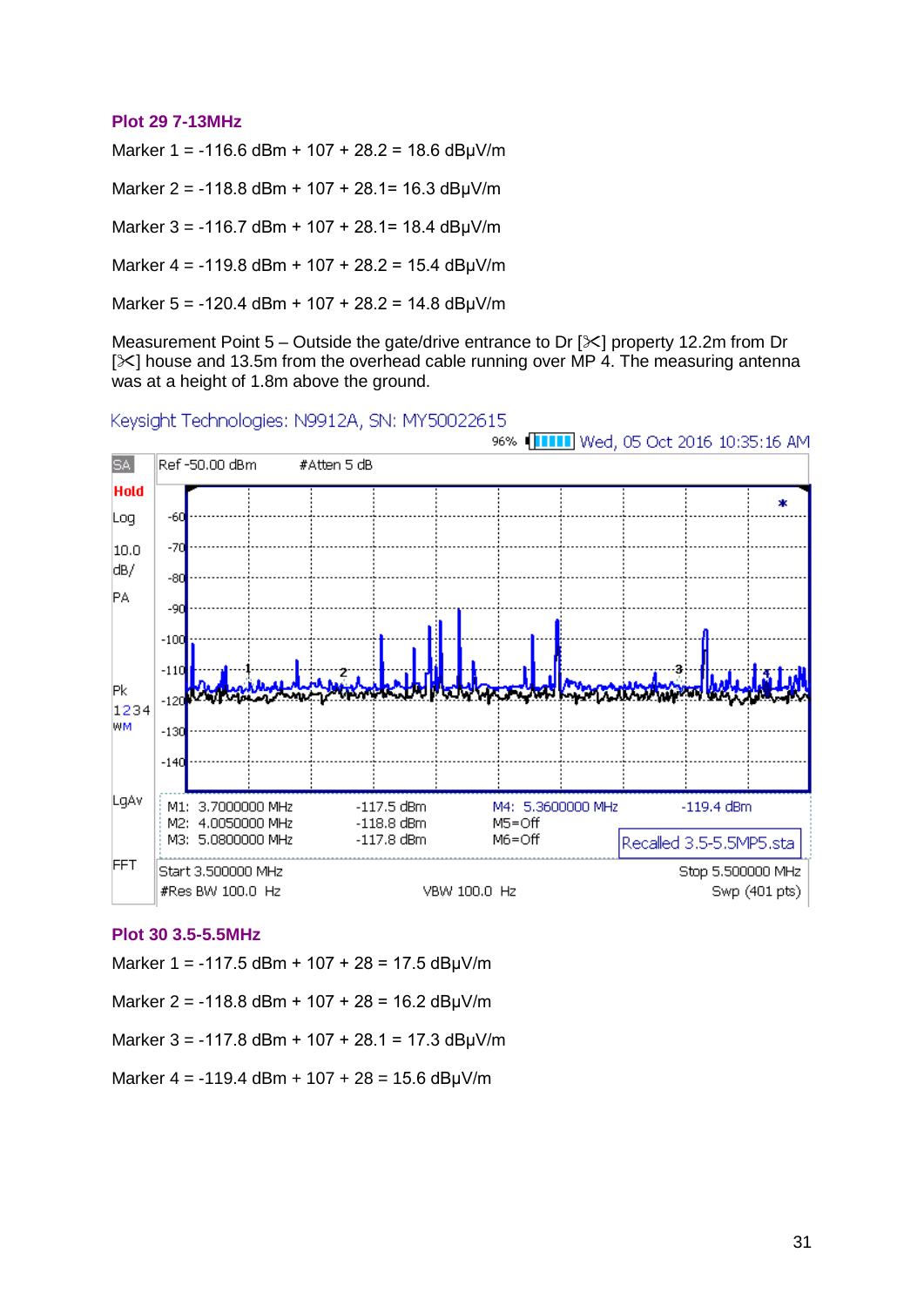

### **Plot 31 3-12.5MHz**

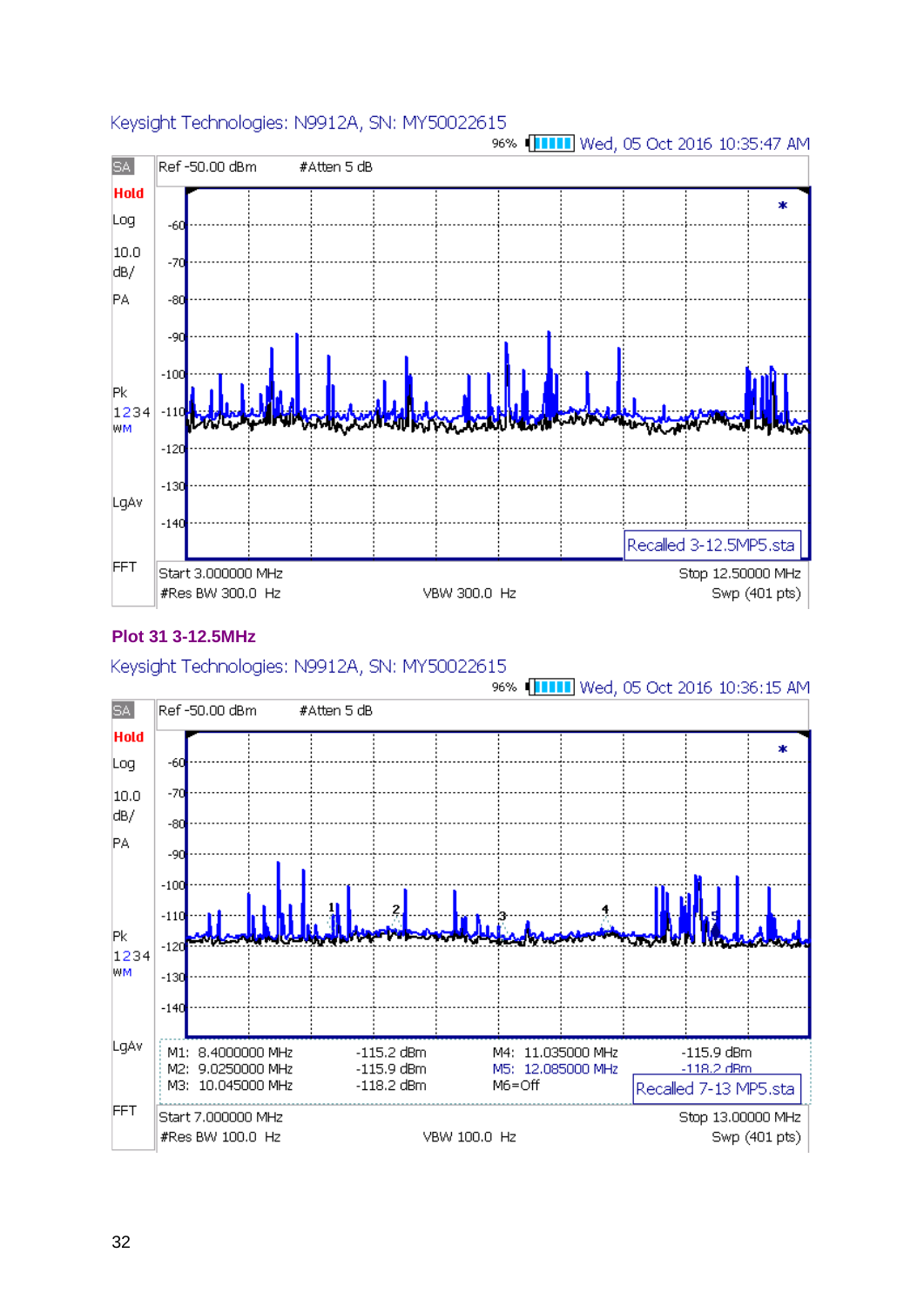#### **Plot 32 7-13MHz**

Marker 1 = -115.2 dBm + 107 + 28.2 = 19 dBμV/m

Marker 2 = -115.9 dBm + 107 + 28.1 = 19.2 dBμV/m

Marker  $3 = -118.2$  dBm +  $107 + 28.1 = 16.9$  dBµV/m

Marker  $4 = -115.9$  dBm +  $107 + 28.2 = 19.3$  dBuV/m

Marker 5 = -118.2 dBm + 107 + 28.2 = 17 dBμV/m

Measurement Point 6 – Telegraph pole to the North (N – N/W) of Dr  $[\&]$  on the opposite side of  $[\times]$ . The pole was approximately 9m tall and the measuring antenna was held against the cable (coupled) running from underground up the pole. The height of the antenna was approximately 1m from the base of the pole.

#### Keysiaht Technologies: N9912A, SN: MY50022615



#### **Plot 33 3.5-5.5MHz**

Marker 1 = -92.37 dBm + 107 + 28 = 42.63 dB $\mu$ V/m

Marker 2 = -83.78 dBm + 107 + 28 = 51.22 dBμV/m

Marker 3 = -81.59 dBm + 107 + 28.1= 53.51 dBμV/m

Marker  $4 = -104.4$  dBm +  $107 + 28 = 30.6$  dBµV/m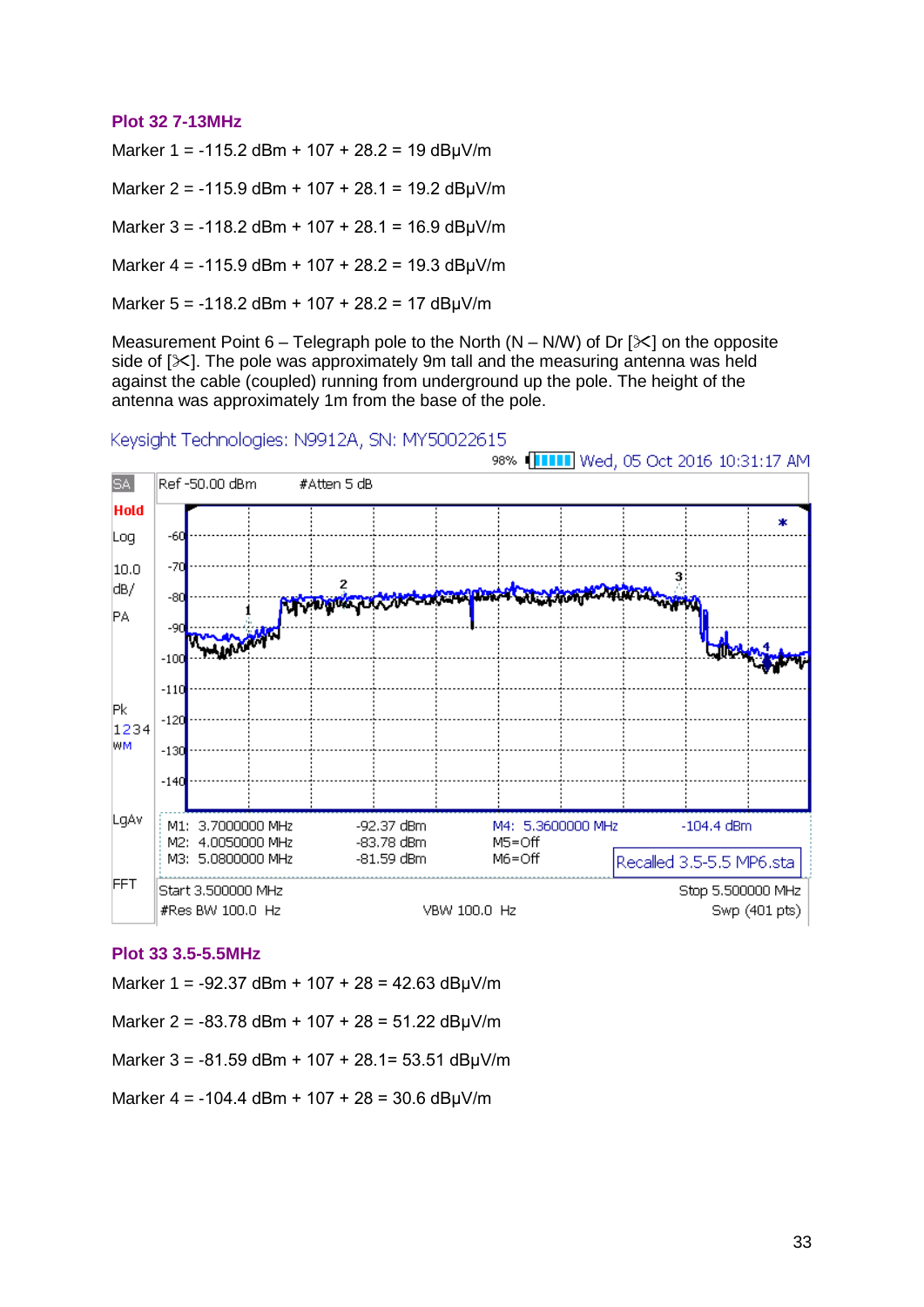

### **Plot 34 3-12.5MHz**

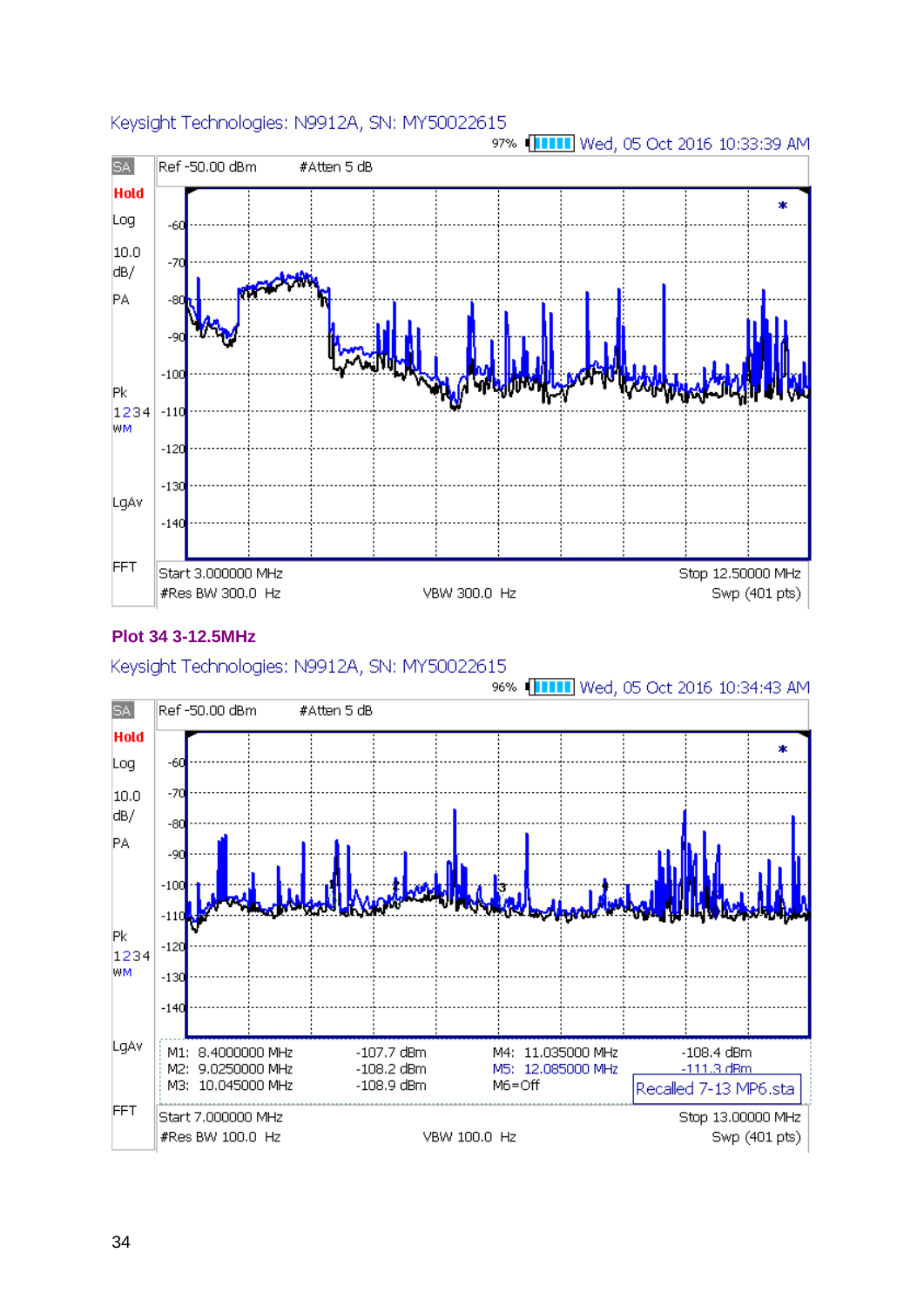#### **Plot 35 7-13MHz**

Marker 1 = -107.7 dBm + 107 + 28.2 = 27.5 dBμV/m

Marker 2 = -108.2 dBm + 107 + 28.1 = 26.9 dBμV/m

Marker 3 = -108.9 dBm + 107 + 28.1 = 26.2 dBμV/m

Marker  $4 = -108.4$  dBm + 107 + 28.2 = 26.8 dBuV/m

Marker 5 = -111.3 dBm + 107 + 28.2 = 23.9 dBμV/m

Measurement Point 7 – Telegraph pole to South  $(S - S/E)$  of the curtilage of Dr  $[\times]$  property approximately 85m from the telegraph pole in his back garden (MP. The pole was marked as a 9m pole and the measuring antenna was at a height of 1.8m above the ground. The measuring antenna was approximately 1m away from being directly below the overhead twisted pairs.



#### Keysiaht Technologies: N9912A, SN: MY50022615

#### **Plot 36 3.5-5.5MHz**

Marker 1 = -111.8 dBm + 107 + 28 = 23.2 dB $\mu$ V/m

Marker 2 = -116.4 dBm + 107 + 28 = 18.6 dB $\mu$ V/m

Marker  $3 = -116.0$  dBm +  $107 + 28.1 = 19.1$  dB $\mu$ V/m

Marker 4 = -121.0 dBm + 107 + 28 = 14 dBμV/m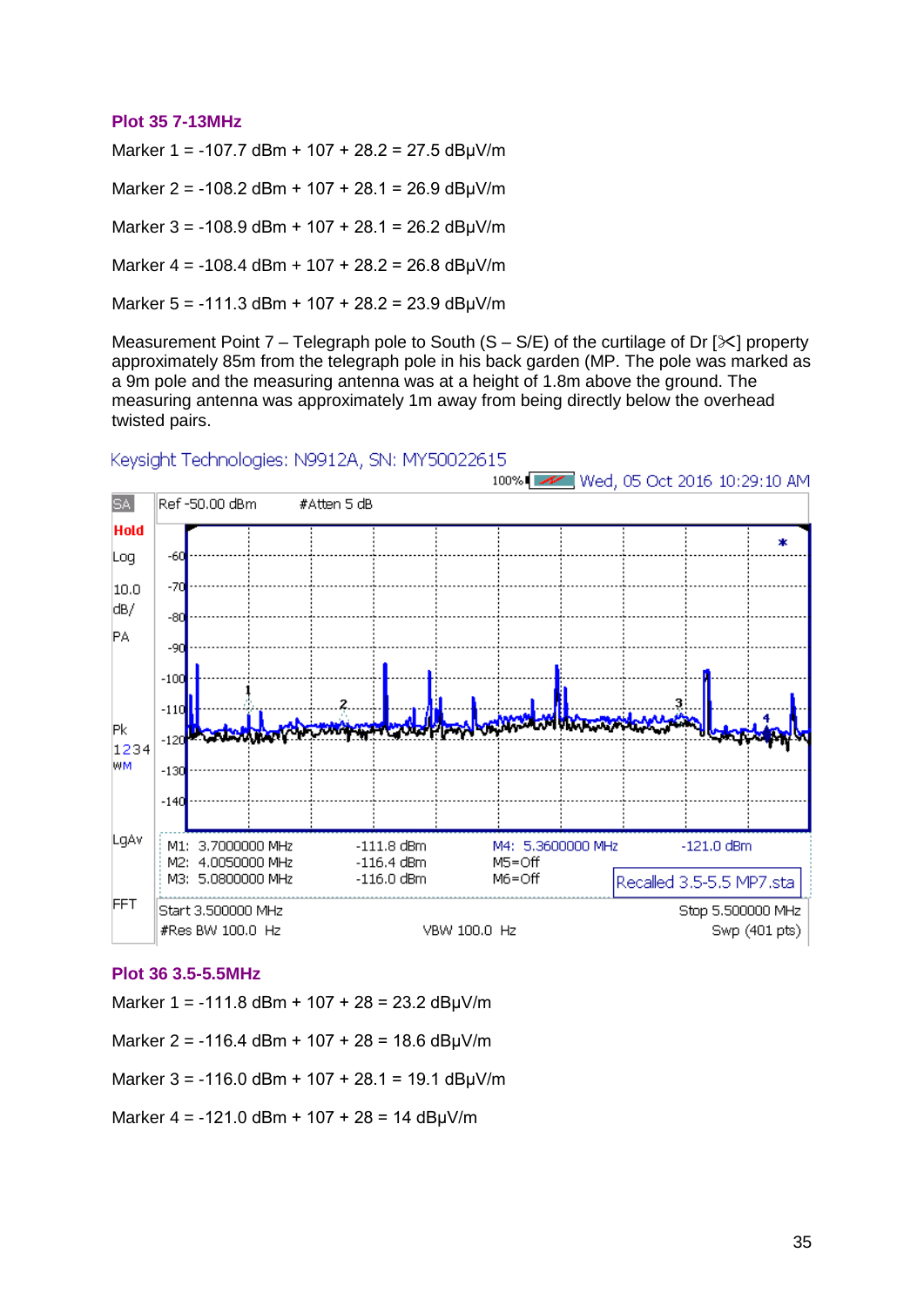

### **Plot 37 3-12.5MHz**

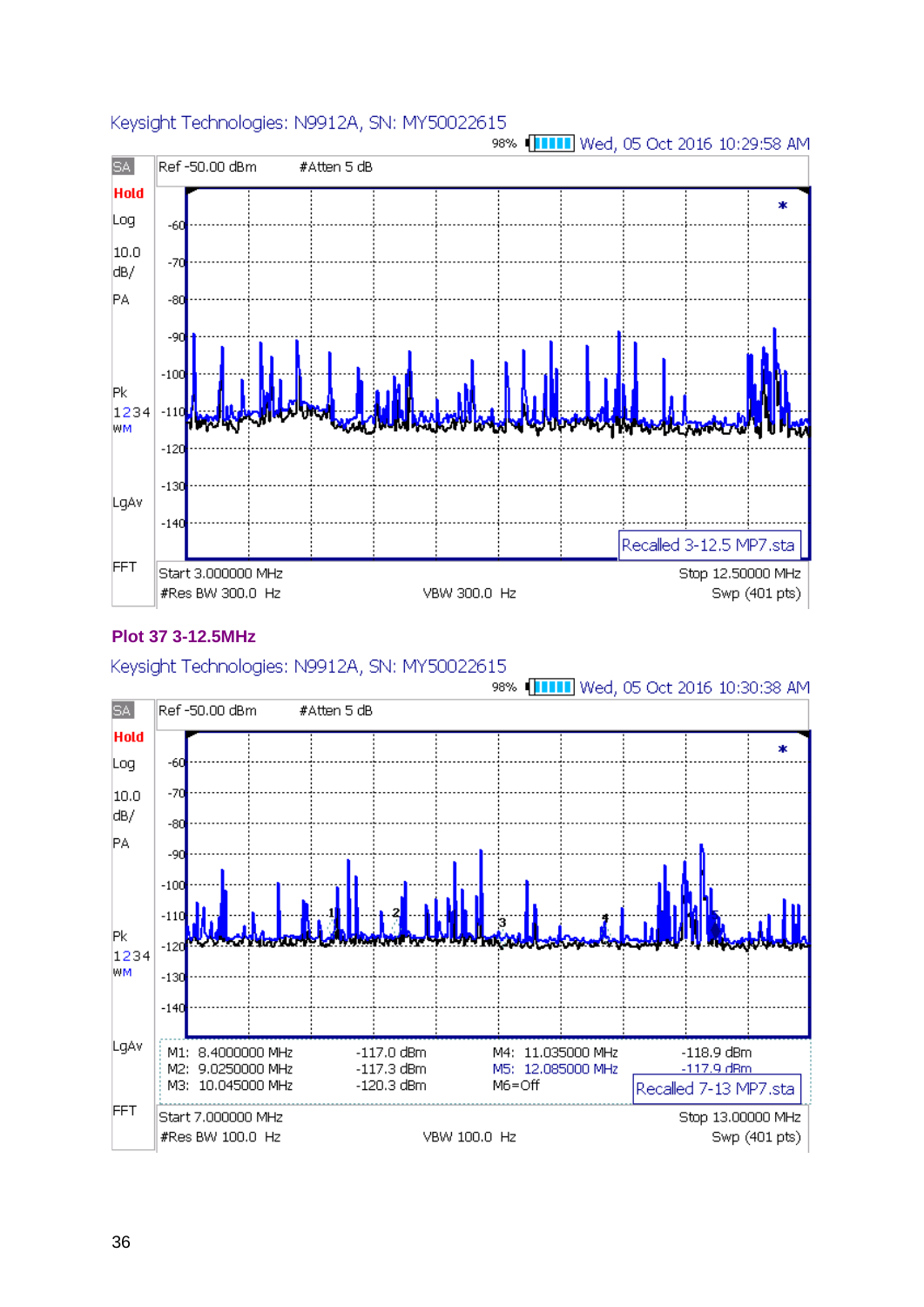#### **Plot 38 7-13MHz**

Marker 1 = -117.0 dBm + 107 + 28.2 = 18.2 dBμV/m

Marker 2 = -117.3 dBm + 107 + 28.1 = 17.8 dBμV/m

Marker 3 = -120.3 dBm + 107 + 28.1= 14.8 dBμV/m

Marker 4 = -118.9 dBm + 107 + 28.2 = 16.3 dBμV/m

Marker 5 = -117.9 dBm + 107 + 28.2 = 17.3 dBμV/m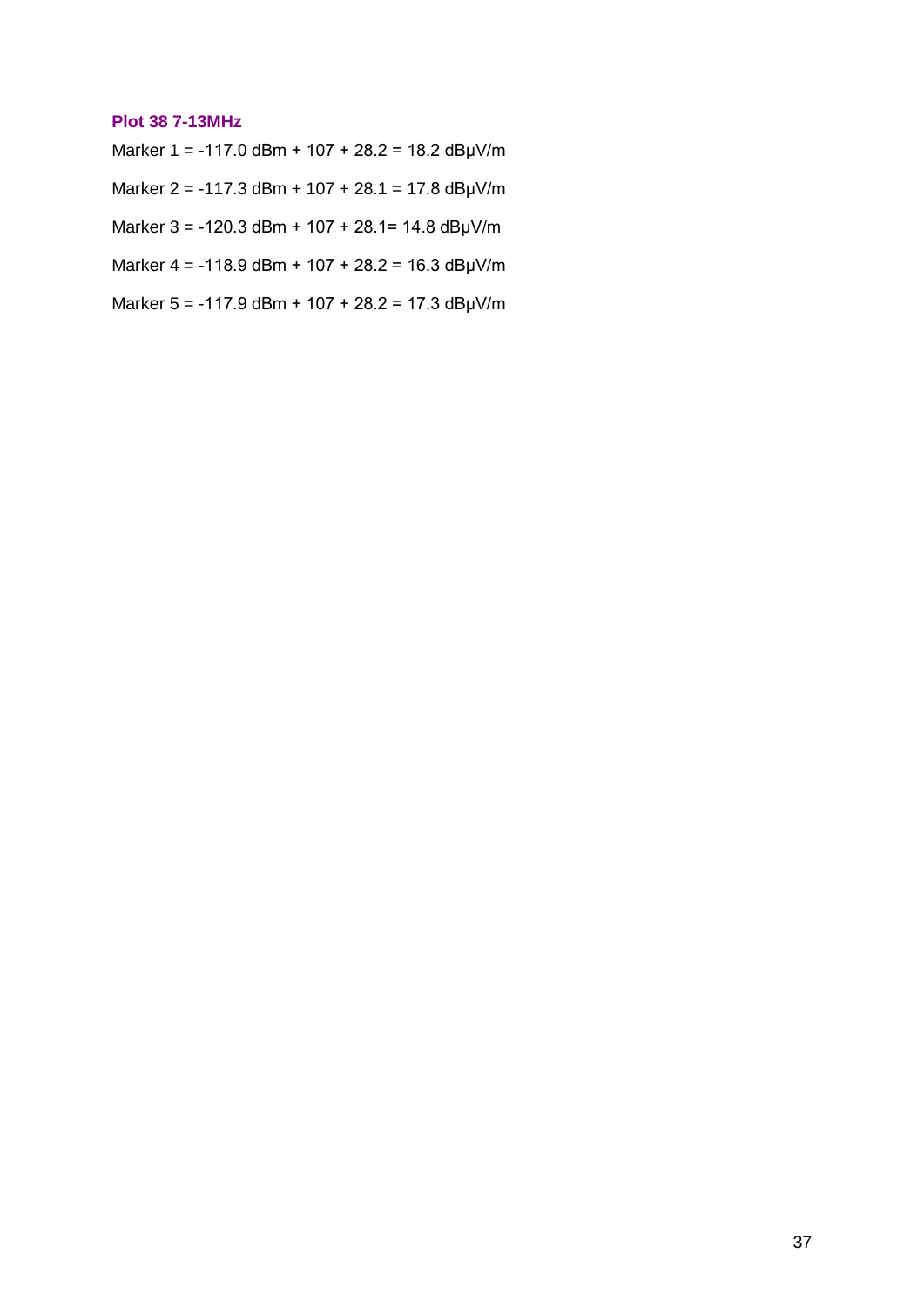# **Annex 2**

# <span id="page-42-0"></span>**Field Strength Correction Factors,** Measurement Equipment, and Glossary

# **2.1 Field Strength Correction Factors**

| Field Strength below VDSL lines (vertical polarisation) |                              |                         |                             |                                 |                        |
|---------------------------------------------------------|------------------------------|-------------------------|-----------------------------|---------------------------------|------------------------|
| Plot number                                             | Centre<br>Frequency<br>(MHz) | Maximum<br>signal (dBm) | Maximum<br>signal<br>(dBµV) | Correction<br>factors<br>(dB/m) | Maximum<br>FS (dBµV/m) |
| Mr                                                      |                              |                         |                             |                                 |                        |
| 2 Upper                                                 | 3740                         | $-105$                  | $\overline{2}$              | 28.0                            | 30.0                   |
| 2 Lower                                                 | 3660                         | $-115$                  | $-8$                        | 28.0                            | 20.0                   |
| 6                                                       | 14.1                         | $-105$                  | $\overline{2}$              | 28.4                            | 30.4                   |
| Mr                                                      |                              |                         |                             |                                 |                        |
| 9                                                       | 3.71                         | $-102$                  | 5                           | 28.0                            | 33.0                   |
| 12                                                      | 10.1                         | $-106$                  | 1                           | 28.1                            | 29.1                   |

**Table 1: Corrected field strength results**



**HLA6120**

**Plot 13: Magnetic Loop Antenna Factors & Table 1 Below**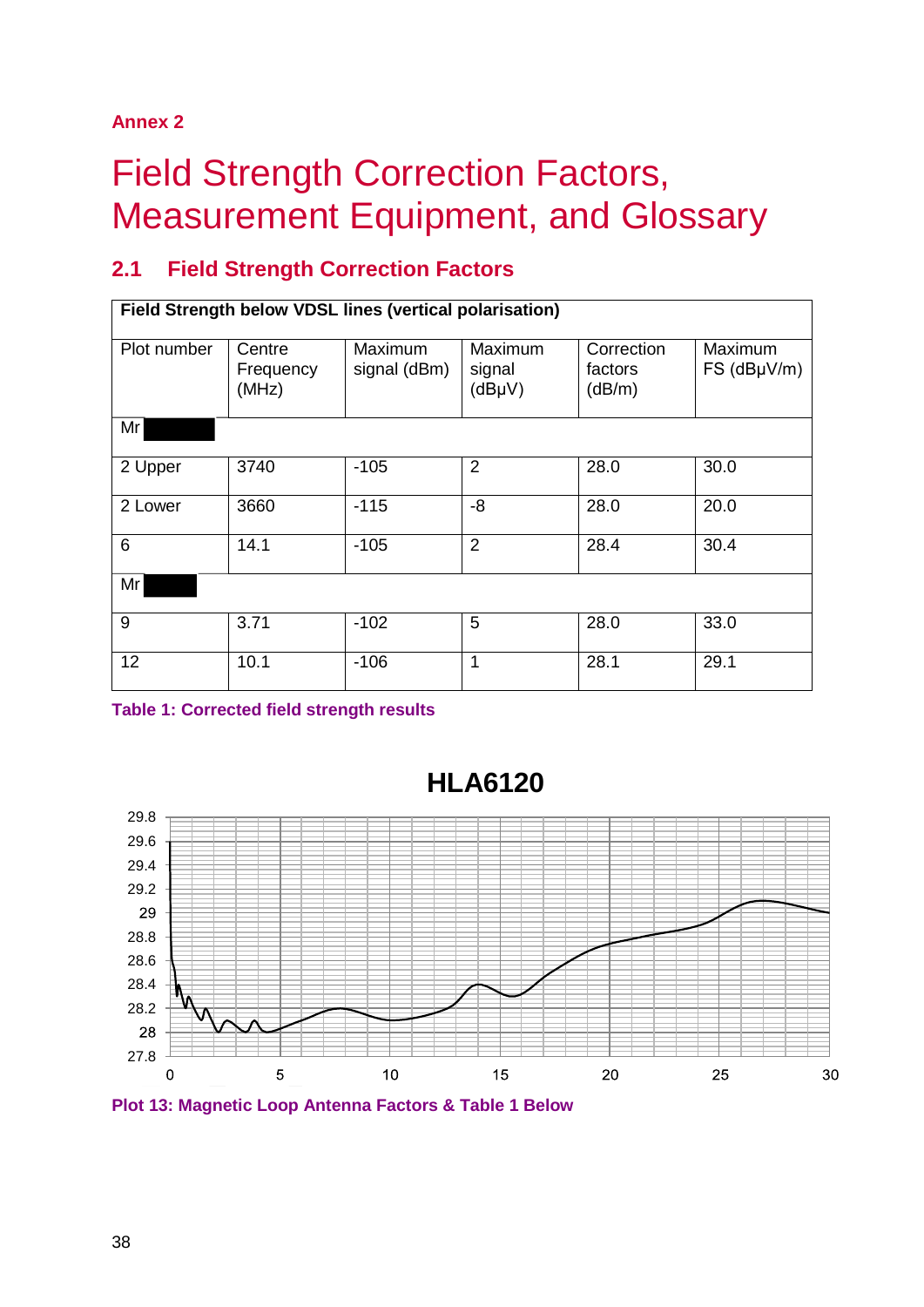| <b>Freq MHz</b> | <b>Mag AF</b> | E AF |
|-----------------|---------------|------|
| 0.009           | $-21.9$       | 29.6 |
| 0.01            | $-22$         | 29.5 |
| 0.011           | $-22.1$       | 29.4 |
| 0.013           | $-22.2$       | 29.3 |
| 0.015           | $-22.3$       | 29.2 |
| 0.02            | $-22.4$       | 29.1 |
| 0.026           | $-22.5$       | 29   |
| 0.032           | $-22.6$       | 28.9 |
| 0.046           | $-22.7$       | 28.8 |
| 0.065           | $-22.8$       | 28.7 |
| 0.1             | $-22.9$       | 28.6 |
| 0.23            | $-23$         | 28.5 |
| 0.319           | $-23.2$       | 28.3 |
| 0.393           | $-23.1$       | 28.4 |
| 0.55            | $-23.2$       | 28.3 |
| 0.72            | $-23.3$       | 28.2 |
| 0.845           | $-23.2$       | 28.3 |
| 1.1             | $-23.3$       | 28.2 |
| 1.439           | $-23.4$       | 28.1 |
| 1.618           | $-23.3$       | 28.2 |
| 1.9             | $-23.4$       | 28.1 |
| 2.218           | $-23.5$       | 28   |
| 2.6             | $-23.4$       | 28.1 |
| 3.449           | $-23.5$       | 28   |
| 3.843           | $-23.4$       | 28.1 |
| 4.4             | $-23.5$       | 28   |
| 6               | $-23.4$       | 28.1 |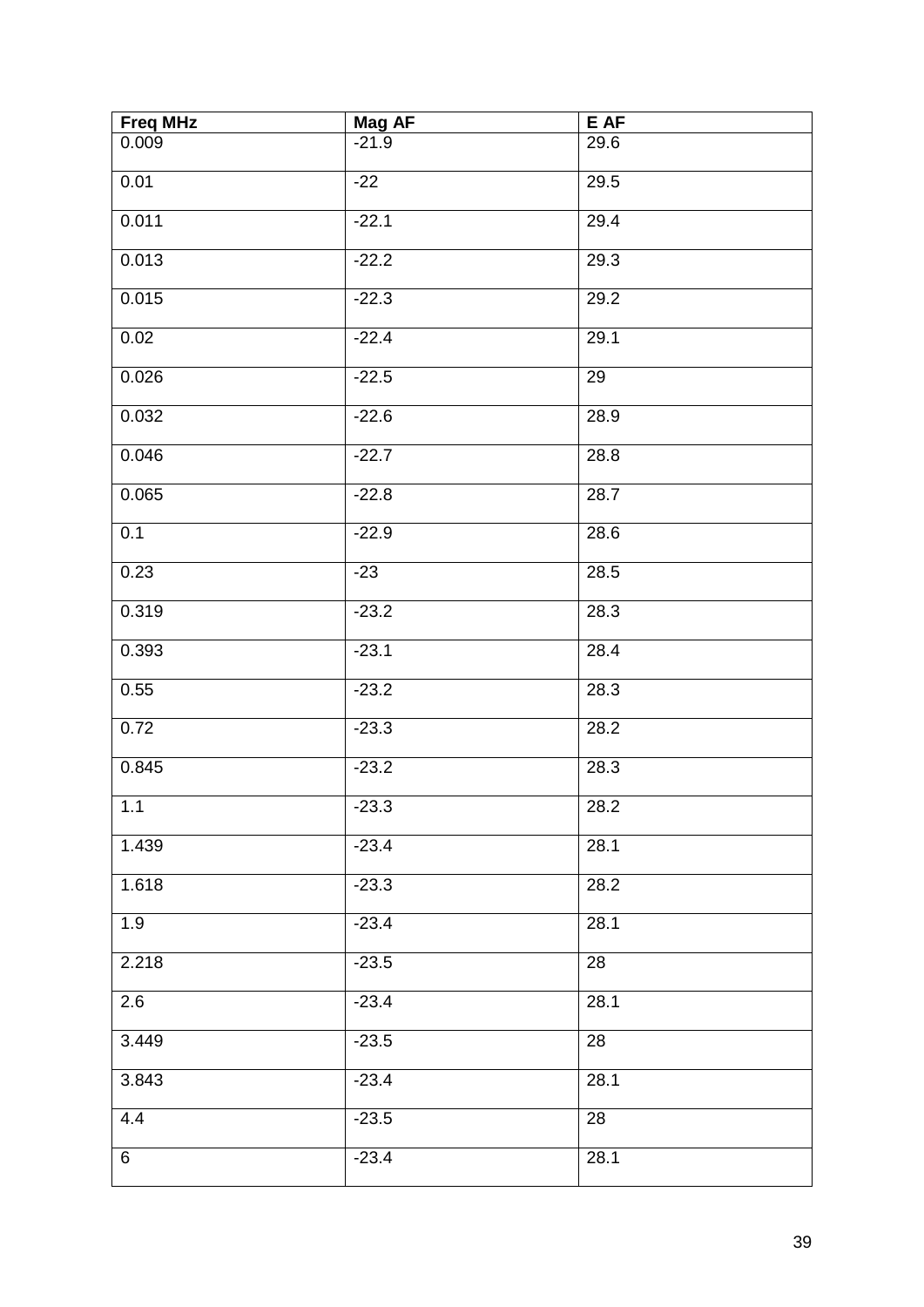| 7.75   | $-23.3$ | 28.2     |
|--------|---------|----------|
| 10.1   | $-23.4$ | 28.1     |
| 12.628 | $-23.3$ | 28.2     |
| 13.944 | $-23.1$ | 28.4     |
| 15.678 | $-23.2$ | 28.3     |
| 17.313 | $-23$   | 28.5     |
| 19.289 | $-22.8$ | 28.7     |
| 21.493 | $-22.7$ | 28.8     |
| 24.165 | $-22.6$ | 28.9     |
| 26.683 | $-22.4$ | 29.1     |
| 30     | $-22.5$ | 29       |
|        | dB(S/m) | dB(Vu/m) |

**Table 1 Correction factor**

# **2.2 Measurement Equipment**

| <b>Equipment</b>           | <b>Model</b>         | Serial No. | Cal due    | <b>Certificate</b><br>No. |
|----------------------------|----------------------|------------|------------|---------------------------|
| Comms<br>Receiver          | <b>R&amp;S EB200</b> | 838228/017 | N/A        |                           |
| Spectrum<br>Analyser       | <b>Field Fox</b>     | MY50022601 | 28/10/2016 |                           |
| Active<br>Magnetic<br>loop | <b>HLA6120</b>       | 1172       | 16/05/2017 | 2016050007-<br>1          |
| 10m cable                  | Chase                |            |            |                           |

**Table 2: Equipment details (including calibration status).**

# **2.3 Glossary**

Conversions from dBm to dBμV were completed (dBm value + 107) and then the relevant antenna factor was added to provide field strength values (dBμV value plus antenna factor = xxx dBμV/m).

| <b>ADSL</b> | Asymmetric Digital Subscriber Line |
|-------------|------------------------------------|
| a.g.l.      | above ground level                 |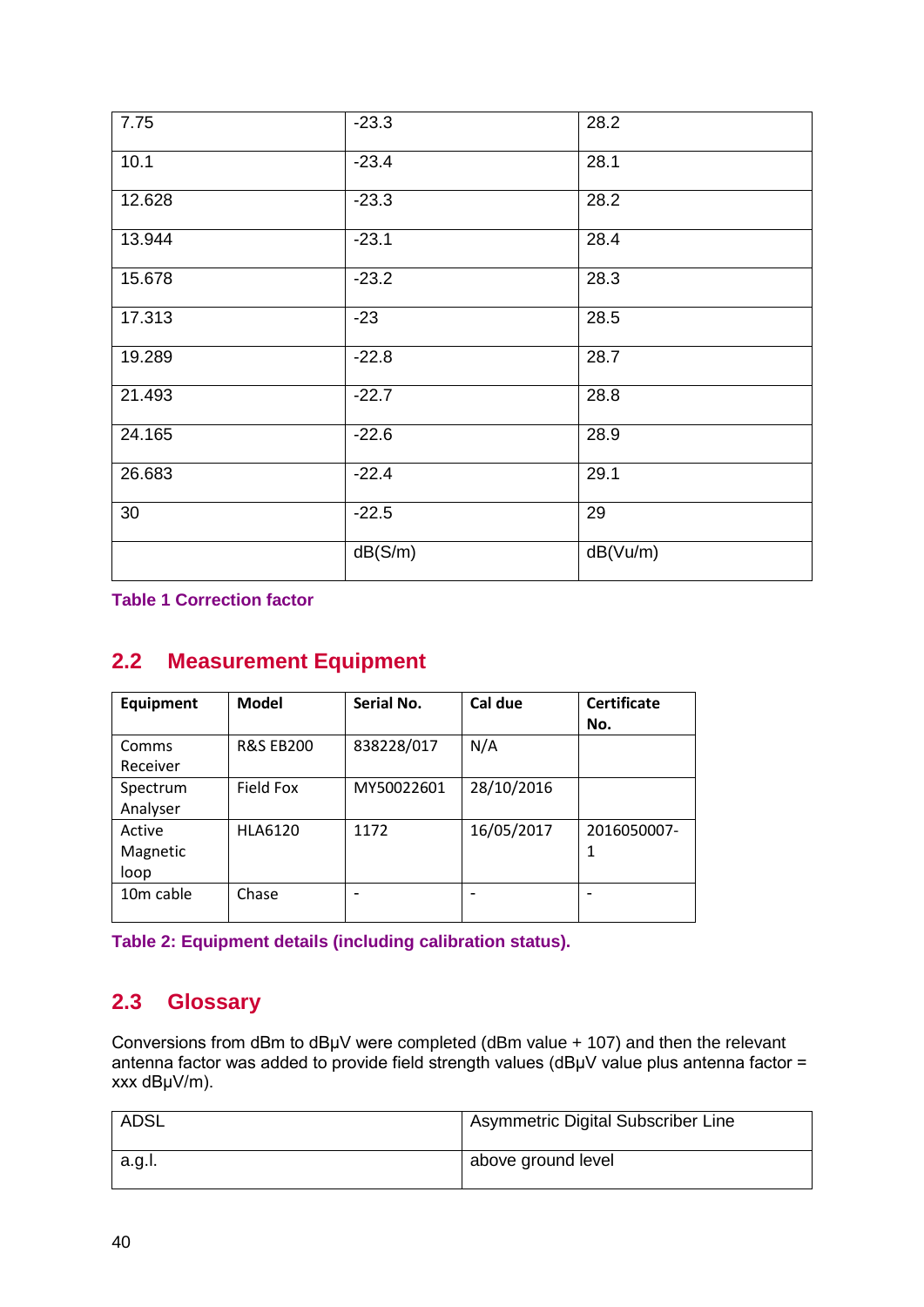| <b>ANFP</b> | Access Network Frequency Plan                          |
|-------------|--------------------------------------------------------|
| <b>BW</b>   | <b>Bandwidth</b>                                       |
| EMC or emc  | <b>Electromagnetic Compatibility</b>                   |
| <b>EMI</b>  | Electromagnetic Interference                           |
| <b>EUT</b>  | <b>Equipment Under Test</b>                            |
| <b>FS</b>   | Field Strength measured in dBµV/m                      |
| <b>FTTC</b> | <b>Fibre to The Cabinet</b>                            |
| FTTdp       | Fibre to The distribution point                        |
| <b>FTTP</b> | <b>Fibre to The Premises</b>                           |
| Ofcom       | <b>Office of Communications</b>                        |
| <b>RBW</b>  | <b>Resolution Bandwidth</b>                            |
| <b>RF</b>   | Radio Frequency                                        |
| <b>VDSL</b> | Very high bit rate DSL                                 |
| λ           | Wavelength                                             |
| kHz         | kilohertz                                              |
| <b>MHz</b>  | Megahertz                                              |
| GHz         | Gigahertz                                              |
| μv          | microvolt                                              |
| mV          | millivolt                                              |
| mV/m        | millivolts per metre                                   |
| dB          | decibel                                                |
| dBµV/m      | decibels above 1 microvolt per metre (see<br>FS above) |
| dBm         | decibels relative to 1 milliwatt                       |
| dBW         | decibels relative to 1 Watt                            |
| m           | metres                                                 |
| cm          | centimetres                                            |
| C           | Centigrade                                             |